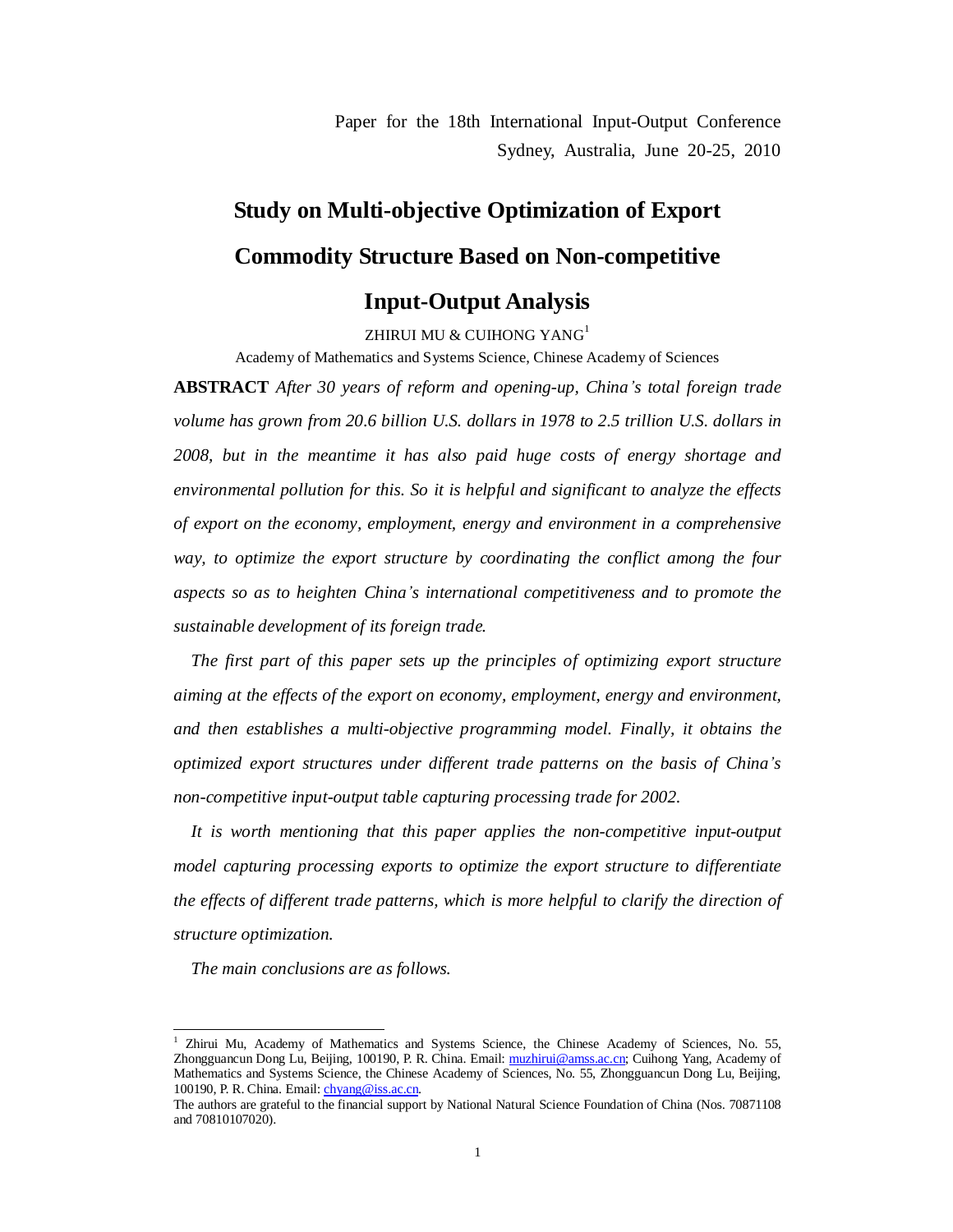*First, the results by the multi-objective model show that it can improve the comprehensive effects of export by increasing the export share of the sectors of higher value-added and employment and of lower energy consumption and pollution and at the same time by reducing that of those of the contrary characteristics.* 

*Second, for the two trade patterns of processing export and non-processing export, the positive effects on economy and employment of the latter is lager than the former, and the negative effects on energy and pollution are also larger than the former. But on the whole, the optimization results show that we should reduce the share of the processing export and increase that of the latter correspondingly.*

**KEY WORDS:** optimizing composition of export commodity, input-output model of non-competitive imports, processing export, multi-objective programming

#### **1. Introduction**

-

The trade in goods and services is essentially the trade in factors of production. That means, to the exporter, when it exports goods and services to other countries, it exports resources while at the same time keeps the pollution caused by export activities at home. Similarly, the importer not only consumes foreign resources but also avoids pollution in its own country by importing goods or services.

For China, its trade growth mode is quite extensive. For example, most export goods are labor-intensive and made by simple processing and assembly. There are still some goods that are restricted by *Technical Barriers to Trade* because of quality problems such as pesticide residues in food.

On the other hand, China has paid heavy price for extensive trade growth in resource and environment, i.e., the export goods are of high resource consumption and high pollution on average. Furthermore, these goods account for a large proportion in China's total export. According to the estimation by WTO Panel of Ministry of Environmental Protection of China, in 2005 China's foreign trade has brought out 1.2 billion ton of  $CO_2$  deficit<sup>2</sup>, which amounts to 23% of industrial  $CO_2$  emission that

<sup>&</sup>lt;sup>2</sup> CO<sub>2</sub> deficit here means that export has brought out more CO<sub>2</sub> emission than import. SO<sub>2</sub> (water) deficit is of the similar meaning.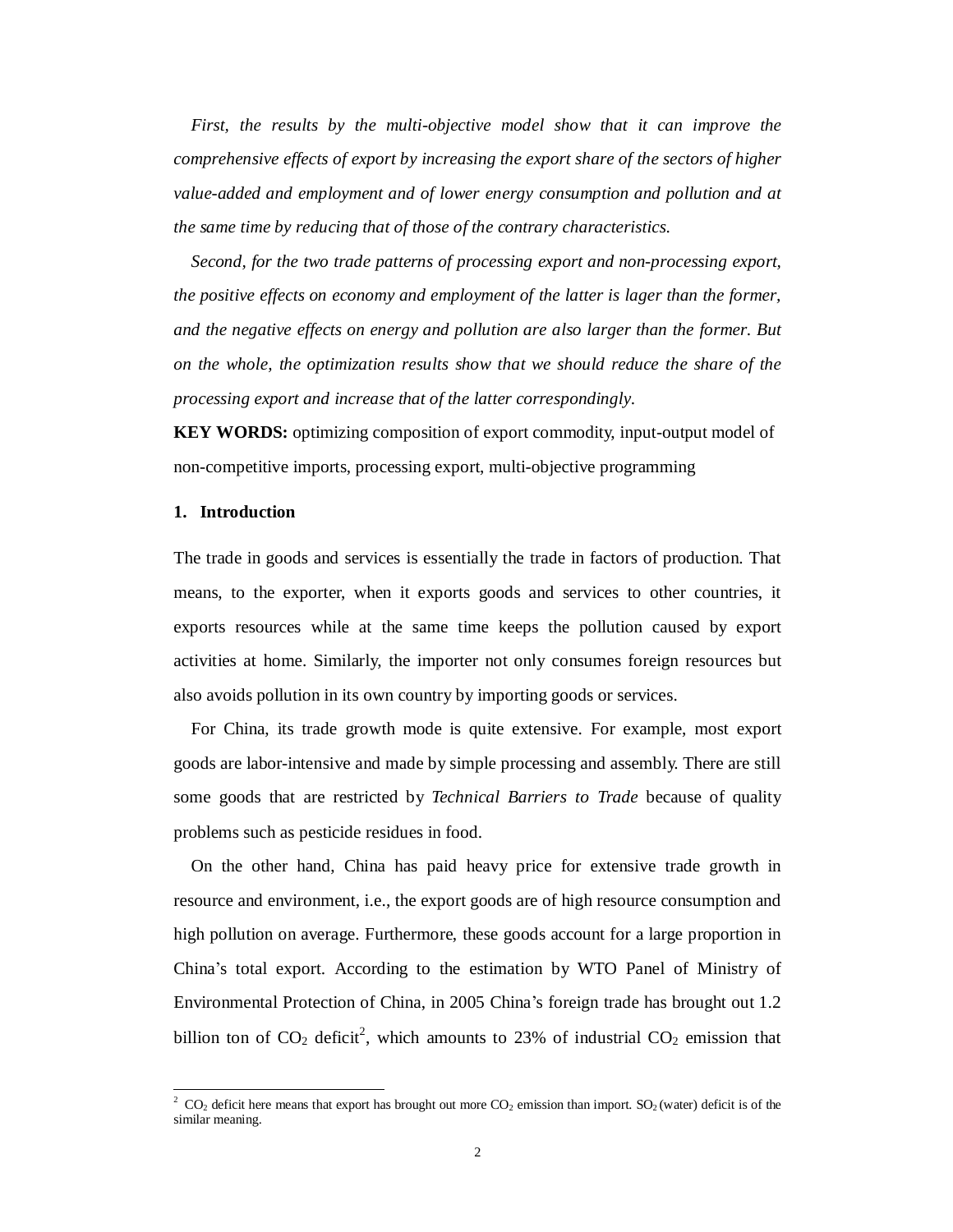year; 5.5 million ton of  $SO_2$  deficit, 39% of industrial  $SO_2$  emission; and 61.5 billion ton of water deficit, 12% of the total industrial and agricultural water consumption in the same year (Wu *et al.*, 2008).

The current composition of China's export products aggravates the shortage of China's energy supply and worsens the environment. It not only influences industrial and agricultural production, but also is harmful to people's health. Thus it is necessary to analyze the comprehensive effects of export on the economy, employment, resource and environment so as to objectively optimize the export structure. This is very significant to reduce resource consumption and environment damage as soon as possible while ensuring the realization of socio-economic development goals.

The rest of the paper is organized as follows. Section 2 describes the methodology and the sketch of our model. Section 3 gives a detailed description of our Multi-Objective Input-Output Model (MOIOM). Section 4 discusses the results for restructuring of China's exports based on several scenarios. Section 5 concludes.

#### **2. Methodology**

The composition of export commodity refers to the share of every kind of commodity in the total export and the relative relationship between different goods (Cui *et al.,* 2003).

Multi-objective model is more in line with the real complex world since it considers the various factors comprehensively. On the other hand, the input-output (IO) model embodies the relationship among different sectors in the macroeconomic system, but it doesn't necessarily reach the optimum plan. Combining the two models, we can construct a new model utilizing the advantages of these two models, defined as Multi-Objective Input-Output Model (MOIOM). The most outstanding character of this model is that the equilibrium equation of IO model is changed to be a constraint condition. It has gained a wide application in many fields in practice.

Zhang (2001) constructs a dynamic multi-objective model for a city including four objectives such as economic growth, energy input, pollution emission, as well as overall balance based on the city's 1997 IO table, to forecast its economic growth.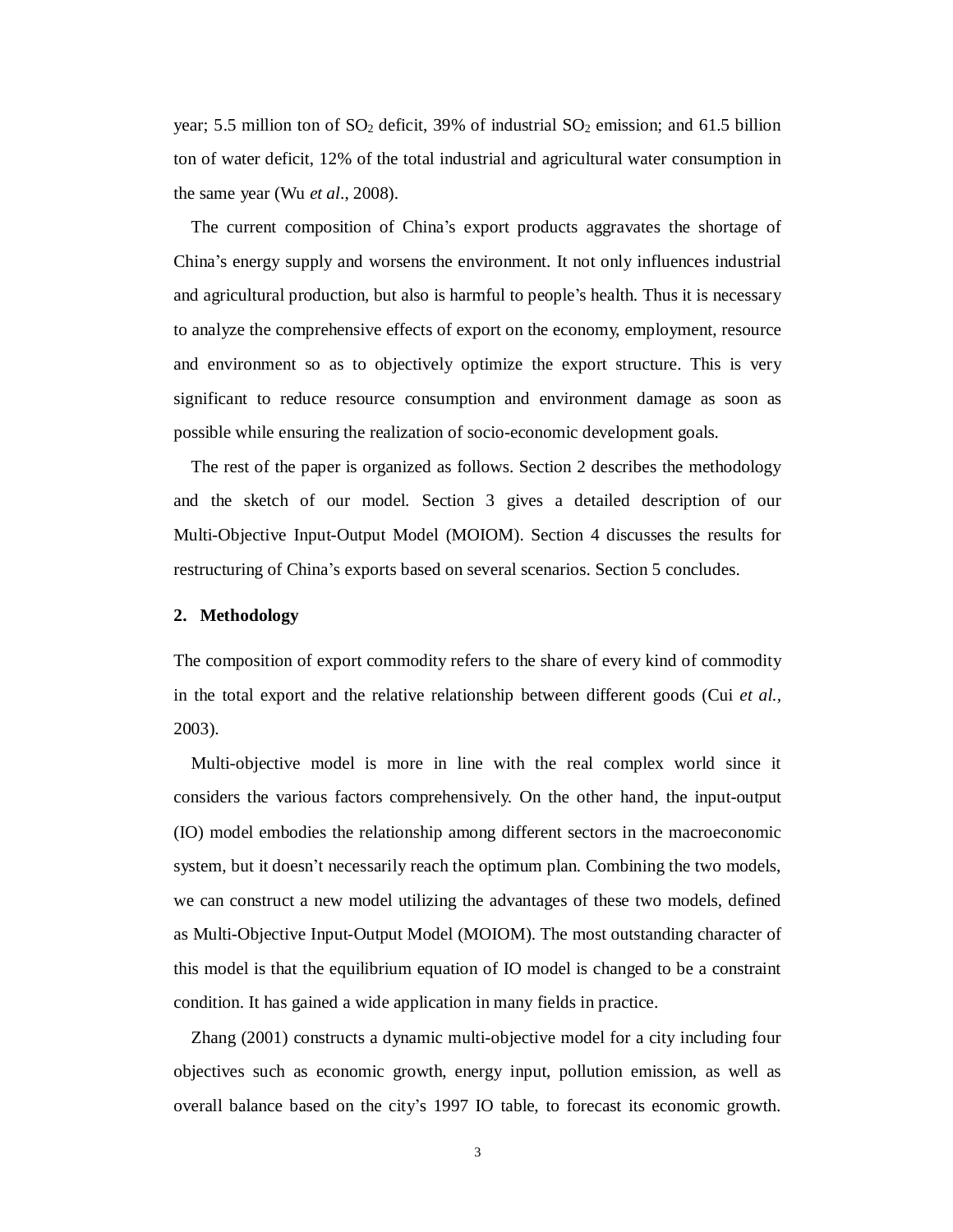Zhang *et al.* (2003) establish a linear programming model to reflect the tariff adjustment based on non-competitive IO table. Jiang *et al.* (2002) establish a multi-objective model based on input-output analysis to study the interaction among the population, resource, environment and economy.

Based on previous studies, this paper is to discuss the effects of export on economy, employment, energy and water consumption, as well as pollution emission in the framework of non-competitive input-occupancy-output model. We establish the so-called MOIOM to optimize the composition of export goods, to adjust the conflict among economic and social income, resource shortage and environmental pollution so as to promote the sustainable development of the growth mode of China's foreign trade.

#### **3. MOIOM**

The input-occupancy-output model of non-competitive import type capturing processing trade is put forward in the study of Sino-US trade imbalance (Lau *et al.*, 2006). By this model, one can accurately compute not only the effects of export on domestic value-added, employment and pollution, but also the amount of resources embodied in various export commodities. It provides a clear theoretical framework for researching how to optimize the composition of export goods. The table layout of this model is given in Appendix.

In this extended table, in order to capture China's special production structure, the domestic production of China is divided into three parts, production for domestic use, processing exports, non-processing exports and production for other FIEs (Foreign Invested Enterprises), which are denoted by D, P and N respectively.

In this table, the extended direct consumption coefficient matrix can be denoted as:

$$
\overline{A} = \begin{pmatrix} A^{DD} & A^{DP} & A^{DN} \\ A^{PD} & A^{PP} & A^{PN} \\ A^{ND} & A^{NP} & A^{NN} \end{pmatrix}
$$

where  $A^{ij}$  is the direct consumption coefficient matrix between part *i* and part *j*  $(i, j = D, P, N)$ .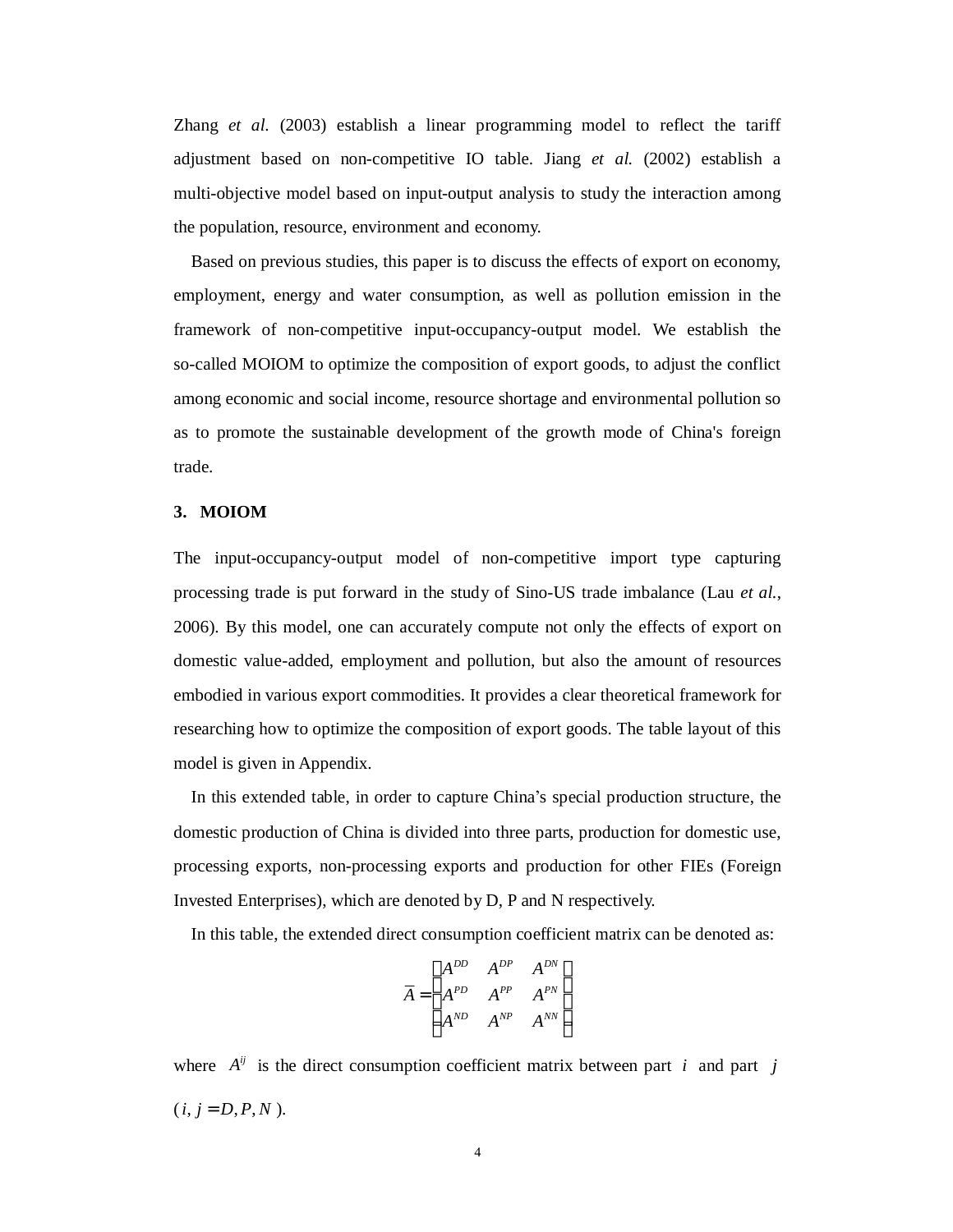Then we derive the extended total demand coefficient matrix  $\vec{B} = (I - \vec{A})^{-1}$ , where *I* is the unit matrix of the same order as  $\overline{A}$ .

Let *e*, the column vector of export structure, represent decision variable, whose element *i* is  $e_i$  and it satisfies 1  $\sum_{i=1}^{n} e_i = 1$  $\sum_{i=1}^{\mathbf{c}}$ *e*  $\sum_{i=1} e_i = 1$ .

In the Eleventh Five-Year Plan, China has set forth the targets of reducing energy consumption per unit of GDP by  $20\%$ , major pollutant emission (SO<sub>2</sub> and COD) per unit of GDP by 10% and of increasing the proportion of the value-added of Tertiary industry in GDP by 3% by the year 2010, compared with the levels in 2005.

According to this plan and considering the effects of export on economy, resources, environment and employment, the paper sets up principles of evaluating the pros and cons of the export structure. And we establish a MOIOM based on the non-competitive IO model capturing processing export to optimize the composition of export goods, with a group of socio-economic development goals to be the objective functions and with the economic operation environment to be the constraint conditions.

#### *3.1. Objective Function*

We need to consider four aspects, i.e. economy, employment, resources and environment when setting the objective functions in order to ensure the sustainable development of export trade. Therefore, we set forth the following five optimizing principles:

#### (i) Maximization of economic benefit

The primary purpose of optimizing export structure is to obtain economic income as high as possible. In the IO table, it means maximizing the total domestic value-added by optimizing export structure, i.e. max  $B_{\nu}e$ , where  $B_{\nu} = A_{\nu}\overline{B}$  and  $A_{\nu}$ is the row vector of direct value-added coefficient.

(ii) Energy conservation principle

Energy is the material basis for economic and social development. In the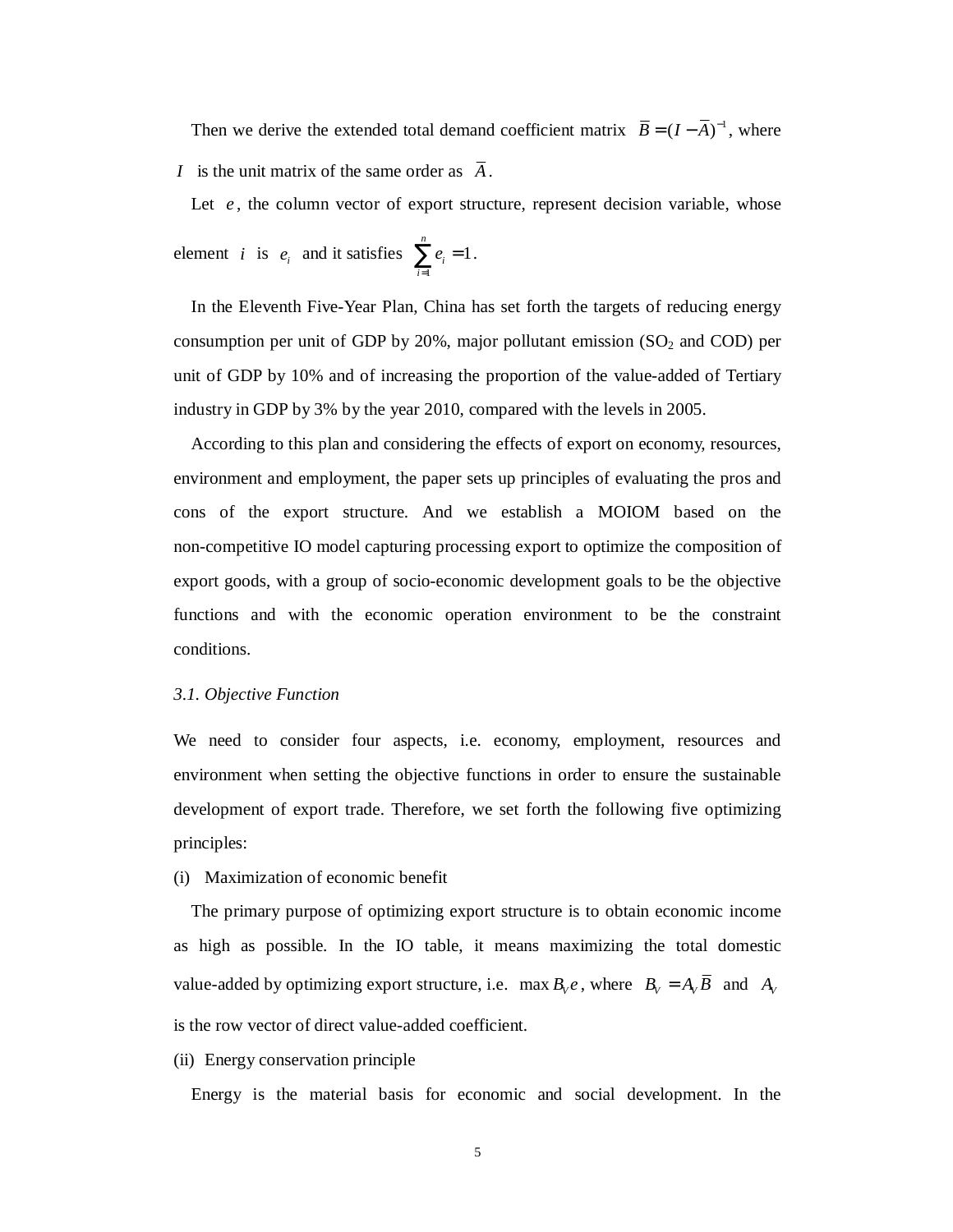increasingly tight situation of energy supply in China, the export of energy-intensive goods will only worsen the domestic energy shortage. So it is necessary to try to avoid the loss of domestic energy when upgrading export structure. Namely, we should try to minimize the energy consumption by export, i.e. min  $B_E e$ , where  $B_E = A_E \overline{B}$  and

 $A_E$  is the row vector of direct energy consumption coefficient.

#### (iii) Pollution emission reduction principle

With the rapid export growth, a noteworthy problem is that export goods mainly come from high-pollution industries, whose export has accelerated the deterioration of domestic environment. To change this situation, it is necessary to make the pollution content by export as low as possible. Combining the corresponding index in the Eleventh Five-Year Plan, we choose  $SO<sub>2</sub>$  and COD to represent waste gas and waste water. So we come to  $\min B_{SO_2}e$  and  $\min B_{COD}e$ , where  $B_{SO_2} = A_{SO_2} \overline{B}$ ,  $B_{\text{COD}} = A_{\text{COD}} \overline{B}$  and  $A_{\text{SO}_2}$ ,  $A_{\text{COD}}$  are respectively the row vector of direct emission coefficient of  $SO<sub>2</sub>$  and COD.

### (iv) Increase of employment principle

The fact that China has a population of 1.3 billion people makes employment very important for its economic development and social stability. While the export enterprises have always been one of the driving force in providing job positions, so we expect them to absorb as many labor forces as possible, so as to ease the employment pressure in China. Then we set: max  $B_{\mu}e$ , where  $B_{\mu} = A_{\mu}\overline{B}$ ,  $A_{\mu}$  is the row vector of direct labor occupation coefficient.

(v) Principle of balance in industrial development

As we all know, the tertiary industry could meet the demand not only for living service of consumers to improve their living standard but also for production service of producers to improve the efficiency, so it has a strategic role in national economy. In other words, the ratio of the value-added of the tertiary industry in GDP is expected

to reach a certain value, like *w*,  $\frac{1}{A_v X}$  $\left[\hat{A}_{V}X\right]_{T}$ *V*  $\stackrel{\cdot }{A}_v X$ *w*  $A_V X$  $\left[ \frac{\hat{A}_V X}{I} \right]_T = w$ , where  $\hat{A}_V$  is a diagonal matrix, the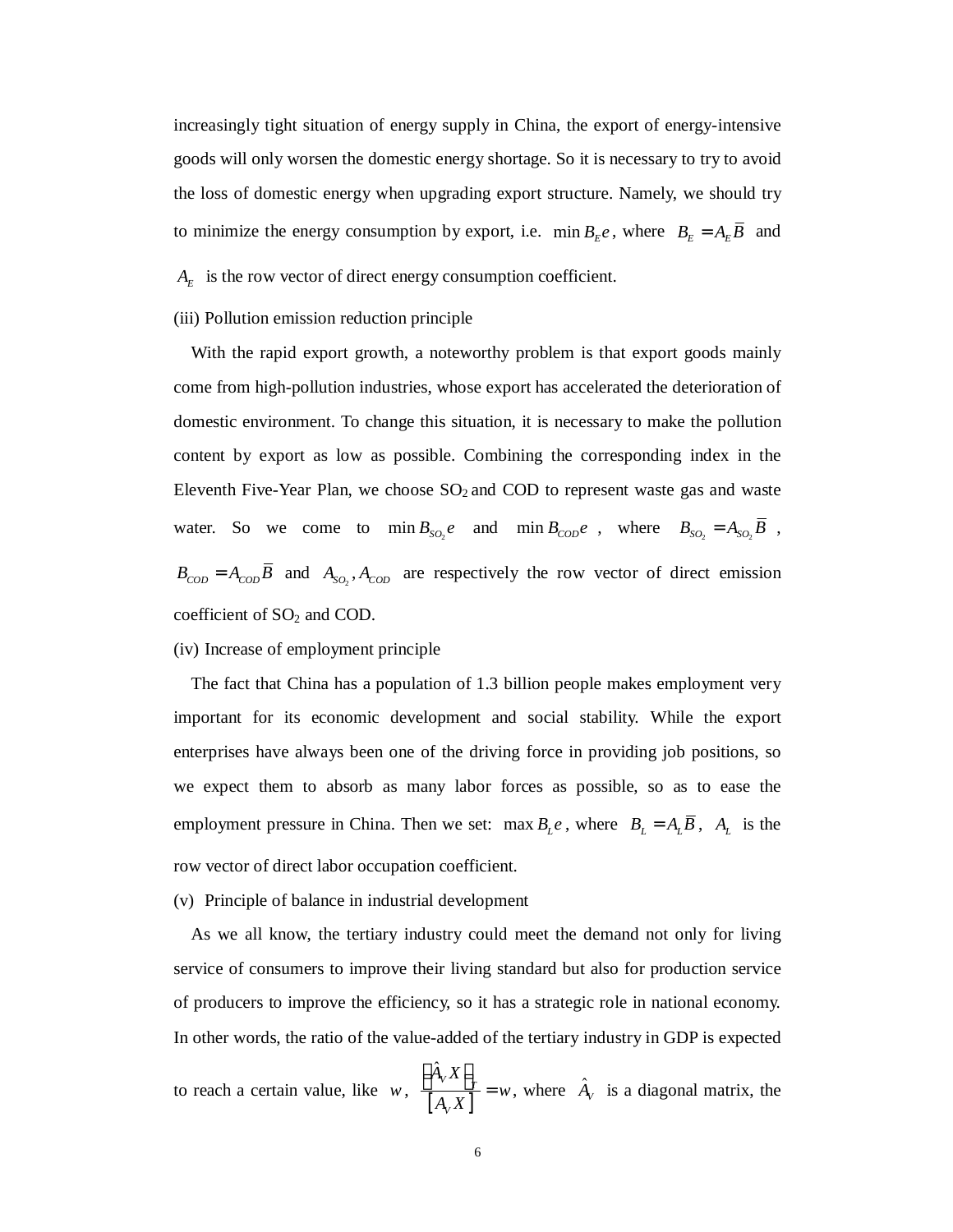element on the diagonal is direct value-added coefficient of each industry; *T* means the set of sectors in the tertiary industry; *X* stands for the column vector of total output. The numerator of the above formula is the value-added of the optimized tertiary industry and the denominator is the optimized GDP.

## *3.2. Constraints*

Economic and social development is inseparable from the natural and social conditions like population, resource and environment. In order to promote the comprehensive and sustainable development of economy and society, we select the following five constraints:

(i) The input-output balance constraint reflecting the interdependence of production, distribution and consumption among different national economic parts:

$$
X = (I - \overline{A})^{-1} (\overline{Y} + E) = \overline{B} (\overline{Y} + e\overline{B})
$$

where  $\overline{Y}$  and  $E$  are the column vector of domestic final use and that of export, respectively;  $\mathcal{L}^{\mathbf{b}}$  is a scalar which denotes the total export volume.

(ii) Constraint of energy supply:

$$
A_{E}X \leq E^{S}
$$

where  $E^S$  is the total energy supply of that year.

(iii) Constraint of water supply:

$$
A_{W} X \leq W^{S}
$$

where  $W^s$  is the total water supply of that year and  $A_w$  is the row vector of direct water consumption coefficient.

(iv) Upper and lower limit constraint of the export share of every sector:

$$
l\leq e\leq u
$$

where  $u$  and  $l$  are the column vector of upper and lower limit of export share of every sector, respectively.

(v) Constraint of vector structure:

$$
I'e=1
$$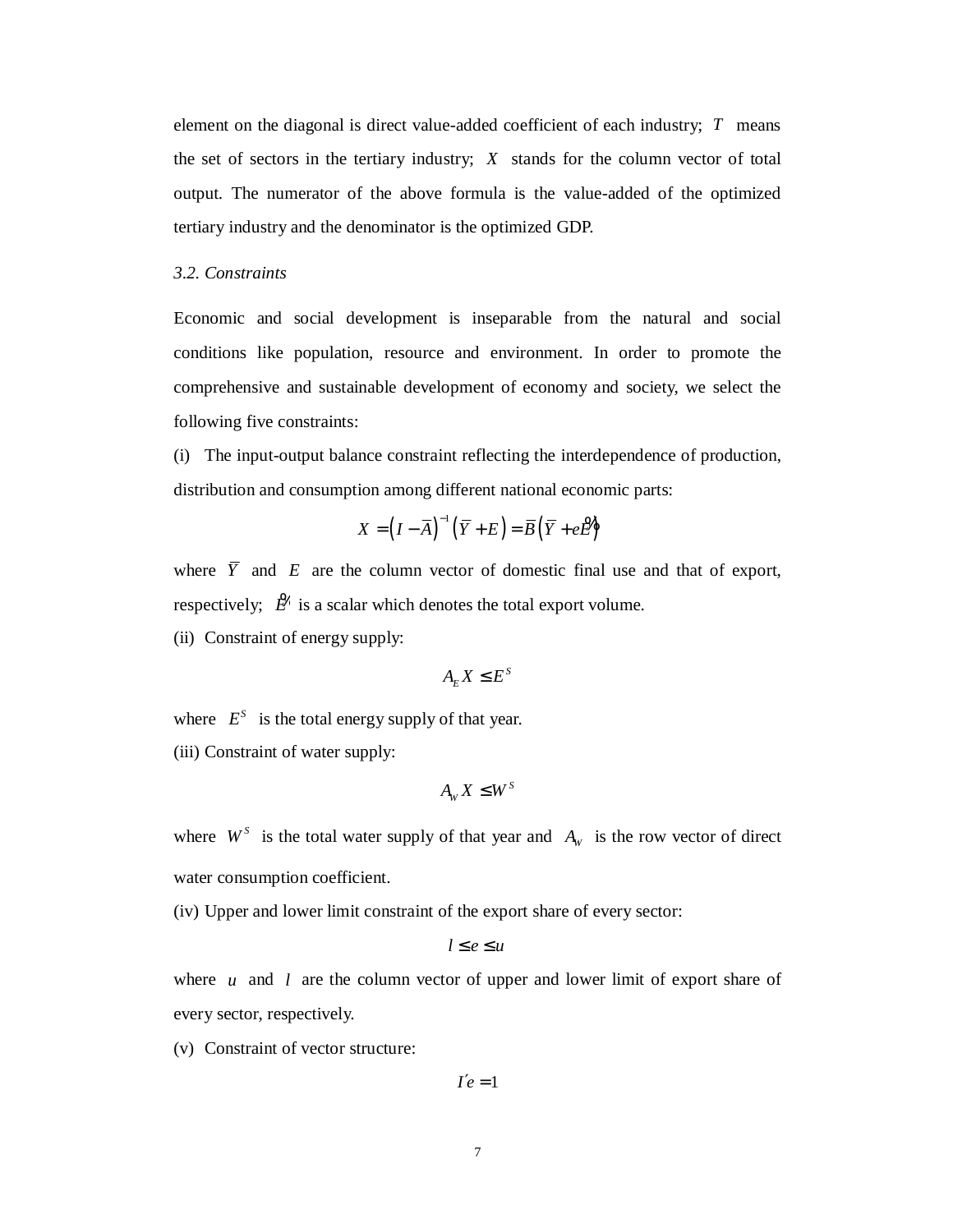where  $I' = (1, 1, L, 1)$ .

(vi) Non-negative constraint:

#### $e \geq 0$

Now we establish the MOIOM of optimizing the composition of export goods.

#### *3.3. Solution of MOIOM*

It is well known that goal programming (GP) doesn't emphasize the absolute optimality when deciding and solving. It could handle various multi-objective programming problems even without uniform units of measurement as well as problems with conflicting objectives. Besides, it is easy to solve since it is an extension of linear programming. All the above advantages make it flexible and practical in diverse fields. So it is chosen to solve this MOIOM.

Specifically, we first need to set expectation value for each objective function in reference to the Eleventh Five-Year Plan.

The expected changes ("+" for up and "-" for down) for GDP, energy consumption per unit of GDP, emission of  $SO_2$ , emission of COD, the ratio of the value-added of the tertiary industry in GDP and the employment are respectively +1%, -2%, -2%, -2%, +1%, +1%, with *OBJ*1, *OBJ* 2, *OBJ*3 , *OBJ* 4, *OBJ*5 , *OBJ* 6 denoting the expected values of them respectively.

Then the original MOIOM is transformed as follows.

The objectives are:

$$
\min\left[OBJ1 - B_V(\overline{Y} + e\overline{Z})\right] \tag{1}
$$

$$
\min \left[ \frac{B_E (\overline{Y} + e \overline{Z})}{B_V (\overline{Y} + e \overline{Z})} - OBJ2 \right]
$$
 (2)

$$
\min\left[B_{SO_2}(\overline{Y}+e\overline{Z})-OBJ3\right]
$$
 (3)

$$
\min\left[B_{\text{COD}}(\overline{Y} + e\overline{B}) - OBJ4\right] \tag{4}
$$

$$
\min \left| \frac{\left[\hat{B}_V(\overline{Y} + e\overline{B})\right]_T}{\left[B_V(\overline{Y} + e\overline{B})\right]} - OBJ5\right| \tag{5}
$$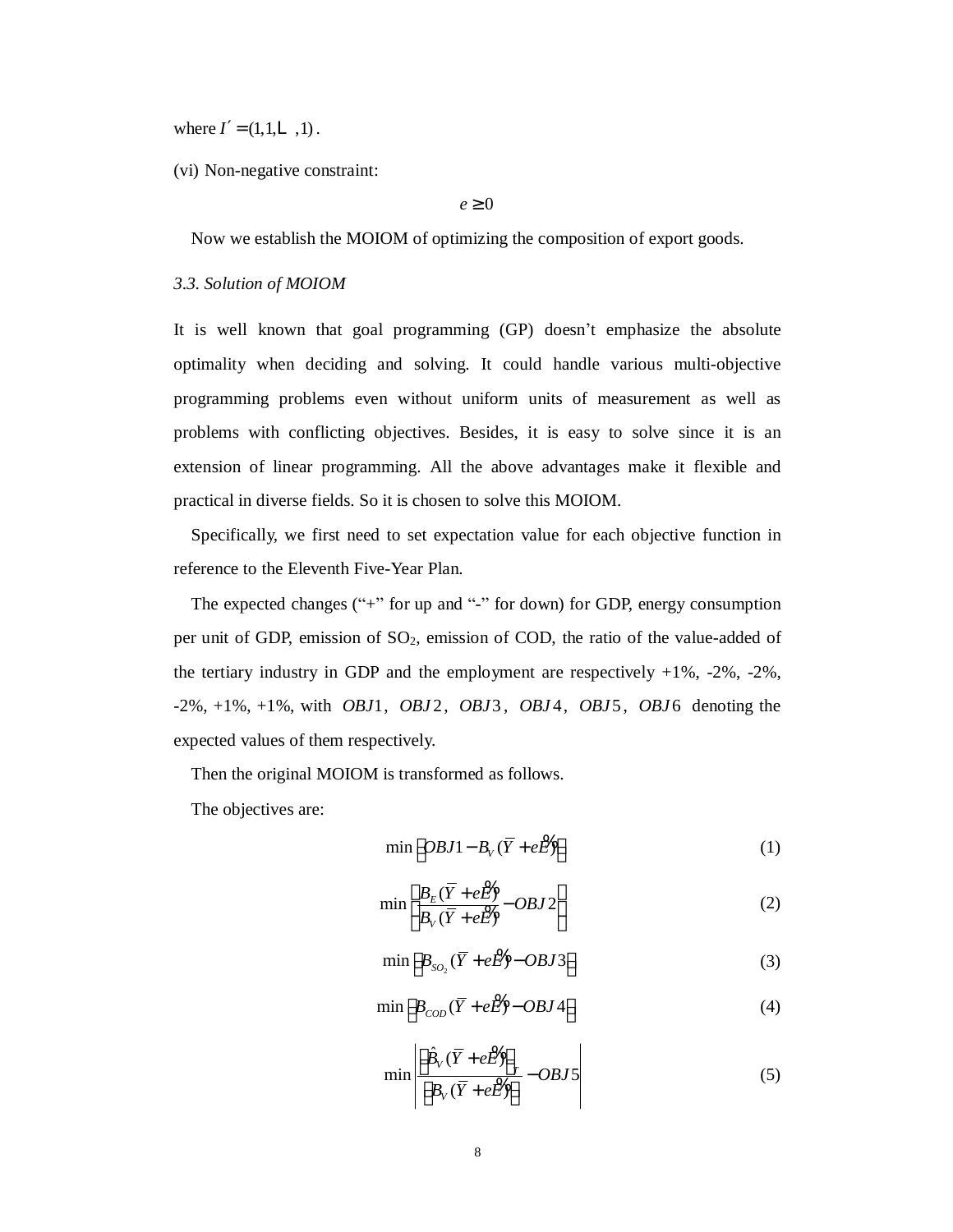$$
\min\left[OBJ6 - B_L(\overline{Y} + e\overline{Z})\right] \tag{6}
$$

where:  $\hat{B}_V$  is the diagonal matrix of the row vector of total value-added coefficient.

Expression (1) denotes the macro-economic objective, i.e., the economic benefits generated by export structure after optimization should be as close to *OBJ*1 as possible; Expression (2) is the energy consumption per unit of output value objective, i.e., the energy consumption per unit of output value, under the condition of export structure optimization, should not be higher than *OBJ* 2; Expression (3) and (4) are the pollution emission reduction objectives, i.e., the  $SO<sub>2</sub>$  and COD emission, under the condition of export structure optimization, should not be higher than *OBJ*3 and *OBJ* 4, respectively; Expression (5) is the balanced industrial development objective, meaning the ratio of the value-added of the tertiary industry in GDP is as close to *OBJ*5 as possible, where the nominator and denominator of the first term stand for value-added of the tertiary industry and GDP, under the condition of export structure optimization, respectively; Expression (6) is the employment objective generated by export, i.e., the employment generated by export, under the condition of export structure optimization, should not be lower than *OBJ* 6 .

The constraints consist of two parts, the inequality constraints on the resource and the equality constraints on the objectives. They are: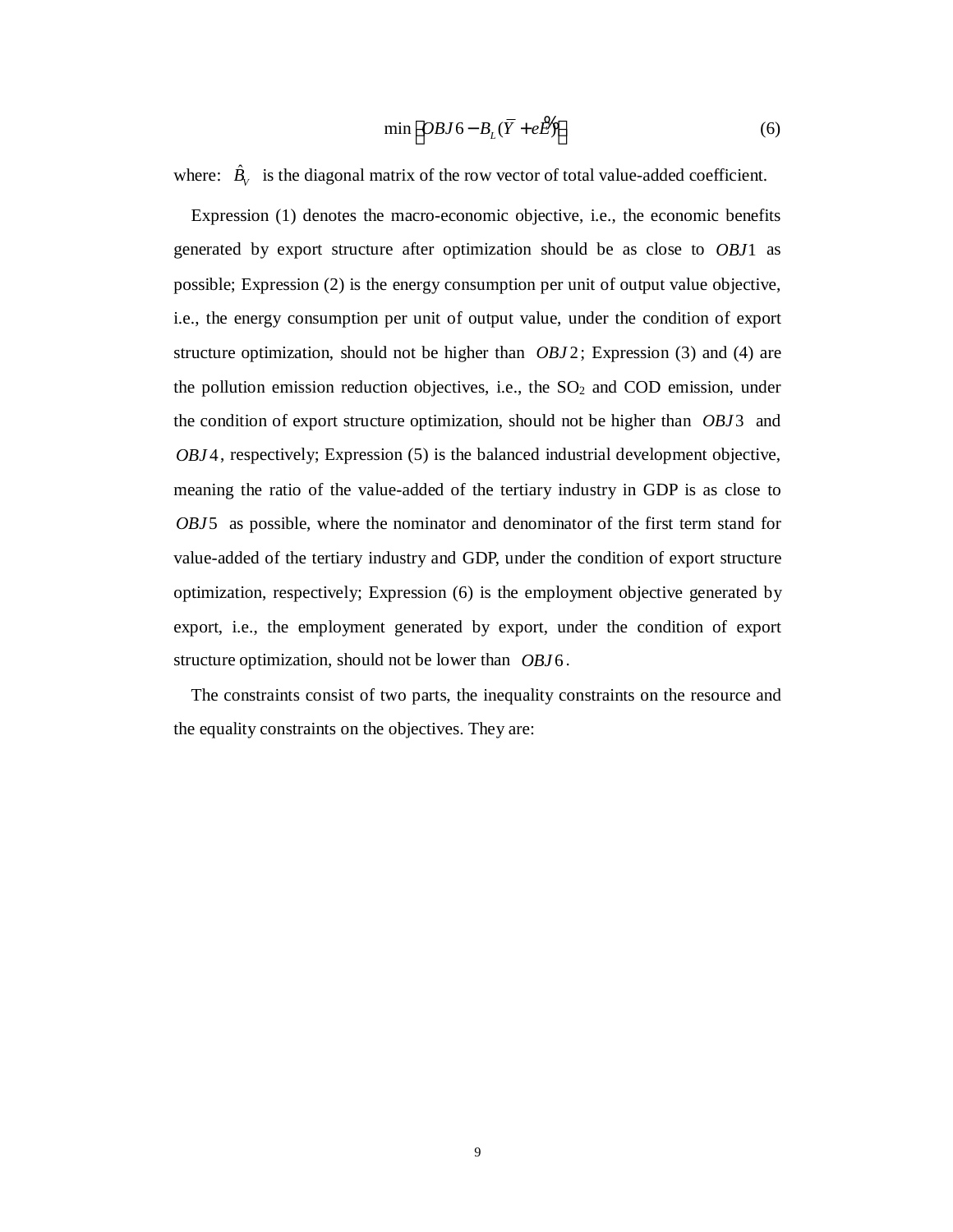$$
B_{E} (\overline{Y} + e\overline{B}) \leq E^{S}
$$
\n
$$
B_{W} (\overline{Y} + e\overline{B}) \leq W^{S}
$$
\n
$$
l \leq e \leq u
$$
\n
$$
B_{V} (\overline{Y} + e\overline{B}) + d_{1}^{-} - d_{1}^{+} = OBJ1
$$
\n
$$
\frac{B_{E} (\overline{Y} + e\overline{B})}{B_{V} (\overline{Y} + e\overline{B})} + d_{2}^{-} - d_{2}^{+} = OBJ2
$$
\n
$$
B_{SO_{2}} (\overline{Y} + e\overline{B}) + d_{3}^{-} - d_{3}^{+} = OBJ3
$$
\n
$$
B_{COD} (\overline{Y} + e\overline{B}) + d_{4}^{-} - d_{4}^{+} = OBJ4
$$
\n
$$
\frac{\left[\hat{B}_{V} (\overline{Y} + e\overline{B})\right]_{T}}{B_{V} (\overline{Y} + e\overline{B})} + d_{5}^{-} - d_{5}^{+} = OBJ5
$$
\n
$$
B_{L} (\overline{Y} + e\overline{B}) + d_{6}^{-} - d_{6}^{+} = OBJ6
$$
\n
$$
I'e = 1
$$
\n
$$
e, d_{i}^{-}, d_{i}^{+} \geq 0
$$

where:  $d_i^+, d_i^-$  are the positive and negative deviation variables for goal constraint *i* respectively and *I*′ is the summation vector.

It should be noted here that the input-output equation  $\overline{B}(\overline{Y} + e\overline{B}) = X$  is hard constraint considering the export and the total output to be endogenous. So *X* can be replaced by the left side.

#### *3.4. Data Sources*

The empirical analysis of this paper is based on the 2002 non-competitive extended input-output table capturing processing trade of China which consists of 42 production sectors. The  $SO<sub>2</sub>$  and COD emissions of every sector refer to China Environment Yearbook 2002. The energy supply is taken from China Energy Yearbook 2000-2002, and the energy consumption of every sector refers to the extended non-competitive energy IO table constructed by Wang *et al.* (2009). The water supply is taken from China Statistical Bulletin of Water 2002, and the water consumption of every sector refers to Xiang *et al.* (2009). Then we divide the energy consumption, water consumption and pollution emission into three parts by D, P and N in reference to Dietzenbacher *et al.* (2009). Other data are from China Statistical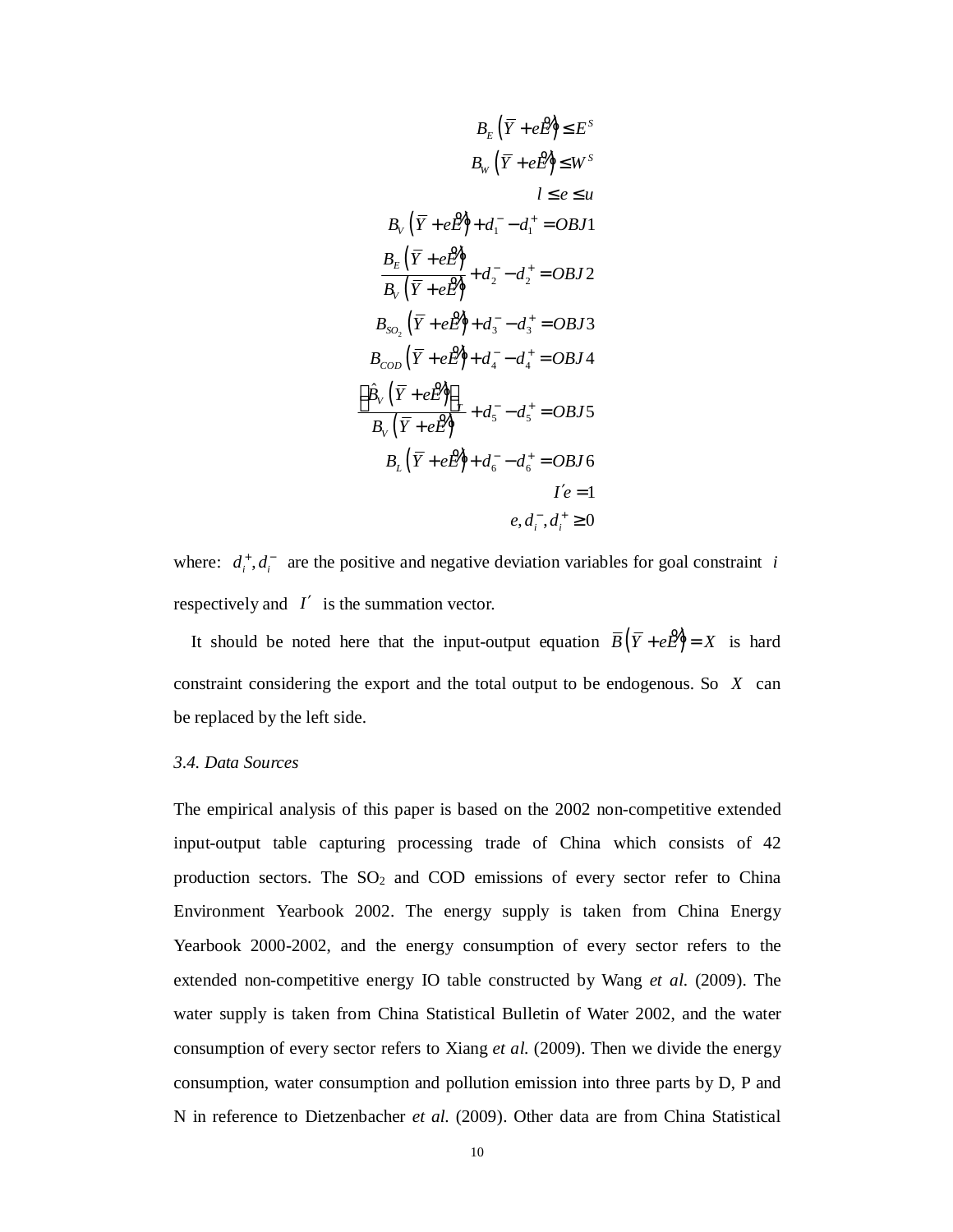Yearbook for various years.

Notably, the energy dataset is composed of 26 sectors. To keep the consistence in data, we finally generalize 42 production sectors to 26 ones. The comparison between the two classifications is given in Appendix.

#### 4. **Results**

In the computation of GP, it is firstly required to determine the priority level for the unwanted deviation of every goal, with the minimization of a deviation in a higher priority level being infinitely more important than any deviations in lower priority levels.

Here we set four scenarios simulating different priority levels of the objective functions to get different attainment functions (See Table 1), by which the solution of GP is transformed to solve a single-objective linear programming problem.

| Scenario |  | Objective Function |                         |  | <b>Attainment Function</b>                                                                                                                                    |
|----------|--|--------------------|-------------------------|--|---------------------------------------------------------------------------------------------------------------------------------------------------------------|
|          |  |                    | $(3)$ $(4)$ $(5)$ $(6)$ |  |                                                                                                                                                               |
|          |  |                    |                         |  | $I = \begin{bmatrix} P_1 & P_2 & P_3 & P_3 & P_5 & P_4 \end{bmatrix}$ min $f = P_1 d_1^- + P_2 d_2^+ + P_3 (d_3^+ + d_4^+) + P_4 d_6^- + P_5 (d_5^- + d_5^+)$ |
|          |  |                    |                         |  | II $\begin{vmatrix} P_2 & P_1 & P_3 & P_5 & P_4 \end{vmatrix}$ min $f = P_1 d_2^+ + P_2 d_1^- + P_3 (d_3^+ + d_4^+) + P_4 d_6^- + P_5 (d_5^+ + d_5^+)$        |
|          |  |                    |                         |  | III $\begin{vmatrix} P_4 & P_2 & P_1 & P_1 & P_5 & P_3 \end{vmatrix}$ min $f = P_1(d_3^* + d_4^*) + P_2d_2^* + P_3d_6^- + P_4d_1^- + P_5(d_5^* + d_5^*)$      |
|          |  |                    |                         |  | IV $P_3$ $P_2$ $P_4$ $P_5$ $P_1$ $\begin{bmatrix} 1 \\ m_1 \end{bmatrix}$ $\min f = P_1 d_6 + P_2 d_2 + P_3 d_1 + P_4 (d_3^+ + d_4^+) + P_5 (d_5^+ + d_5^+)$  |

Table 1. The attainment functions under different orders of priority levels

In Table 1,  $P_i$  is the priority level *i*, with  $P_i$ ?  $P_{i+1}$  meaning the priority level *i* being infinitely more important than the priority level  $(i+1)$ . And since  $B_{SO_2}$  and  $B_{\text{COD}}$  share the same unit—ton per 10 thousands,  $d_3^+$  and  $d_4^+$  can be summed up directly which implies that it is equally important to reduce the emission of  $SO<sub>2</sub>$  and COD.

#### *4.1. General results*

To solve the above four GP models separately, we can reach the optimized export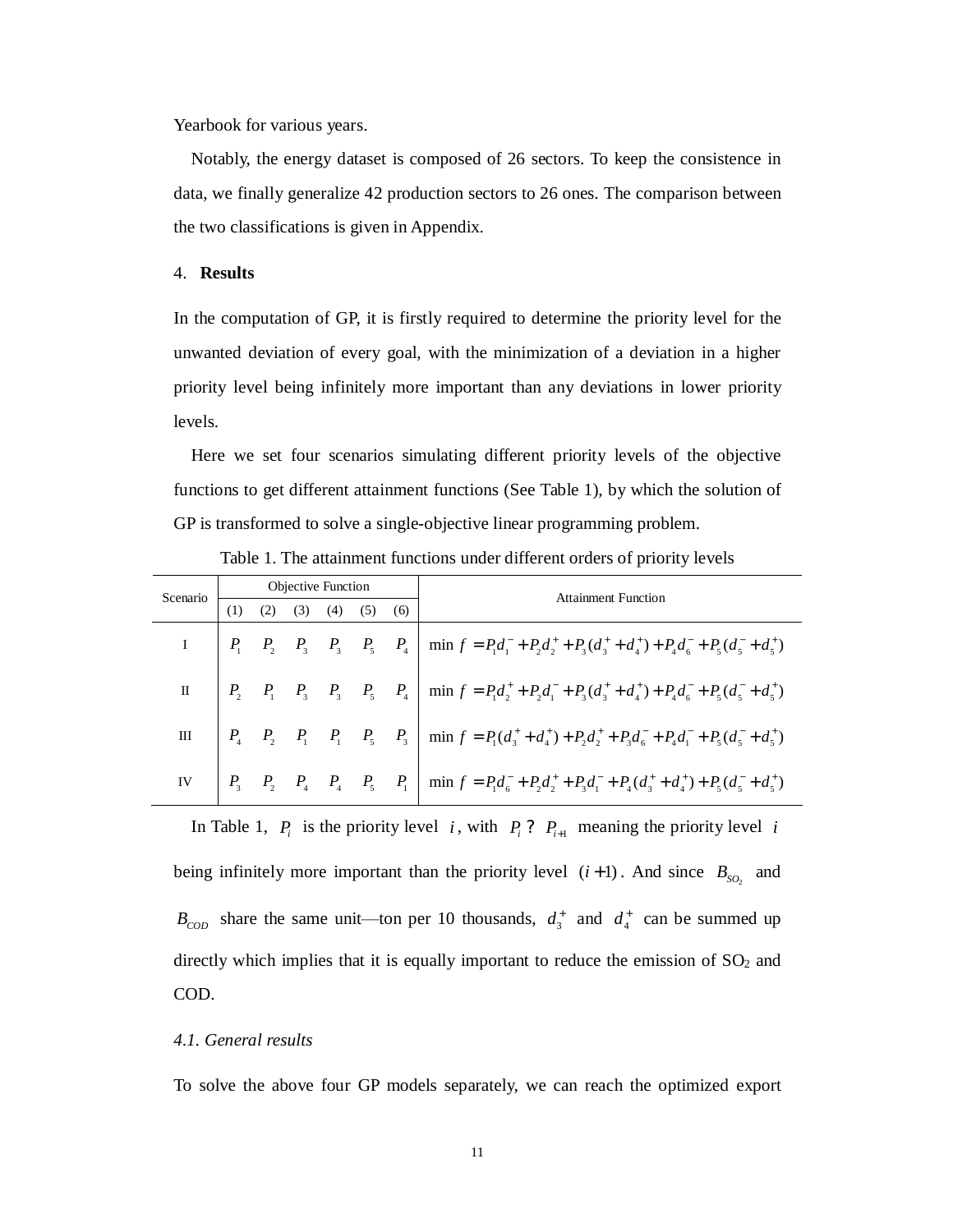structure under different scenarios (See Table 2).

| Sector         | Actual      |       | Scenario    |       |       |  |  |  |  |  |
|----------------|-------------|-------|-------------|-------|-------|--|--|--|--|--|
|                | Composition | I     | $\mathbf I$ | Ш     | IV    |  |  |  |  |  |
| $\,1$          | 1.53        | 1.33  | 1.31        | 1.27  | 0.95  |  |  |  |  |  |
| $\overline{2}$ | 0.51        | 0.50  | 0.49        | 0.50  | 0.40  |  |  |  |  |  |
| 3              | 0.39        | 0.23  | 0.29        | 0.17  | 0.39  |  |  |  |  |  |
| $\overline{4}$ | 0.06        | 0.19  | 0.06        | 0.14  | 0.07  |  |  |  |  |  |
| 5              | 0.49        | 0.82  | 0.69        | 0.79  | 0.89  |  |  |  |  |  |
| 6              | 2.89        | 2.72  | 2.74        | 2.74  | 3.70  |  |  |  |  |  |
| 7              | 8.79        | 8.25  | 8.26        | 8.27  | 8.83  |  |  |  |  |  |
| 8              | 8.97        | 9.01  | 9.03        | 9.03  | 9.08  |  |  |  |  |  |
| 9              | 2.15        | 2.09  | 2.11        | 2.11  | 2.31  |  |  |  |  |  |
| 10             | 3.19        | 1.52  | 1.52        | 1.51  | 0.84  |  |  |  |  |  |
| 11             | 0.85        | 0.00  | 0.00        | 0.00  | 0.02  |  |  |  |  |  |
| 12             | 7.03        | 5.27  | 5.27        | 5.28  | 5.22  |  |  |  |  |  |
| 13             | 1.35        | 0.00  | 0.00        | 0.00  | 0.02  |  |  |  |  |  |
| 14             | 1.49        | 0.00  | 0.00        | 0.00  | 0.02  |  |  |  |  |  |
| 15             | 3.44        | 2.10  | 2.12        | 2.12  | 2.02  |  |  |  |  |  |
| 16             | 4.22        | 3.23  | 3.25        | 3.25  | 3.11  |  |  |  |  |  |
| 17             | 2.11        | 1.19  | 1.21        | 1.21  | 1.01  |  |  |  |  |  |
| 18             | 6.57        | 5.50  | 5.52        | 5.52  | 5.36  |  |  |  |  |  |
| 19             | 16.05       | 14.83 | 14.85       | 14.85 | 14.74 |  |  |  |  |  |
| 20             | 4.79        | 4.26  | 4.28        | 4.26  | 3.78  |  |  |  |  |  |
| 21             | 1.36        | 2.04  | 2.13        | 2.06  | 1.69  |  |  |  |  |  |
| 22             | 0.02        | 0.00  | 0.00        | 0.00  | 0.00  |  |  |  |  |  |
| 23             | 0.16        | 0.00  | 0.00        | 0.00  | 0.00  |  |  |  |  |  |
| 24             | 0.00        | 0.00  | 0.00        | 0.00  | 0.00  |  |  |  |  |  |
| 25             | 0.34        | 0.36  | 0.39        | 0.38  | 0.95  |  |  |  |  |  |
| 26             | 21.23       | 34.56 | 34.47       | 34.55 | 34.59 |  |  |  |  |  |

Table 2. The optimized composition of export goods under different scenarios (%)

From Table 2, the sector whose export share needs to be reduced is characterized firstly by higher pollution sectors such as Paper and products, printing and record medium reproduction (sector 10), then by higher energy or resource consumption like Nonmetal mineral products (sector 13), and by lower value-added due to a large number of processing export, just as Transport equipment (sector 17).

For simplicity, we define such sectors as Type I.

Obviously, the export shares of Petroleum processing, coking and nuclear fuel processing (sector 11), Nonmetal mineral products (sector 13), Metals smelting and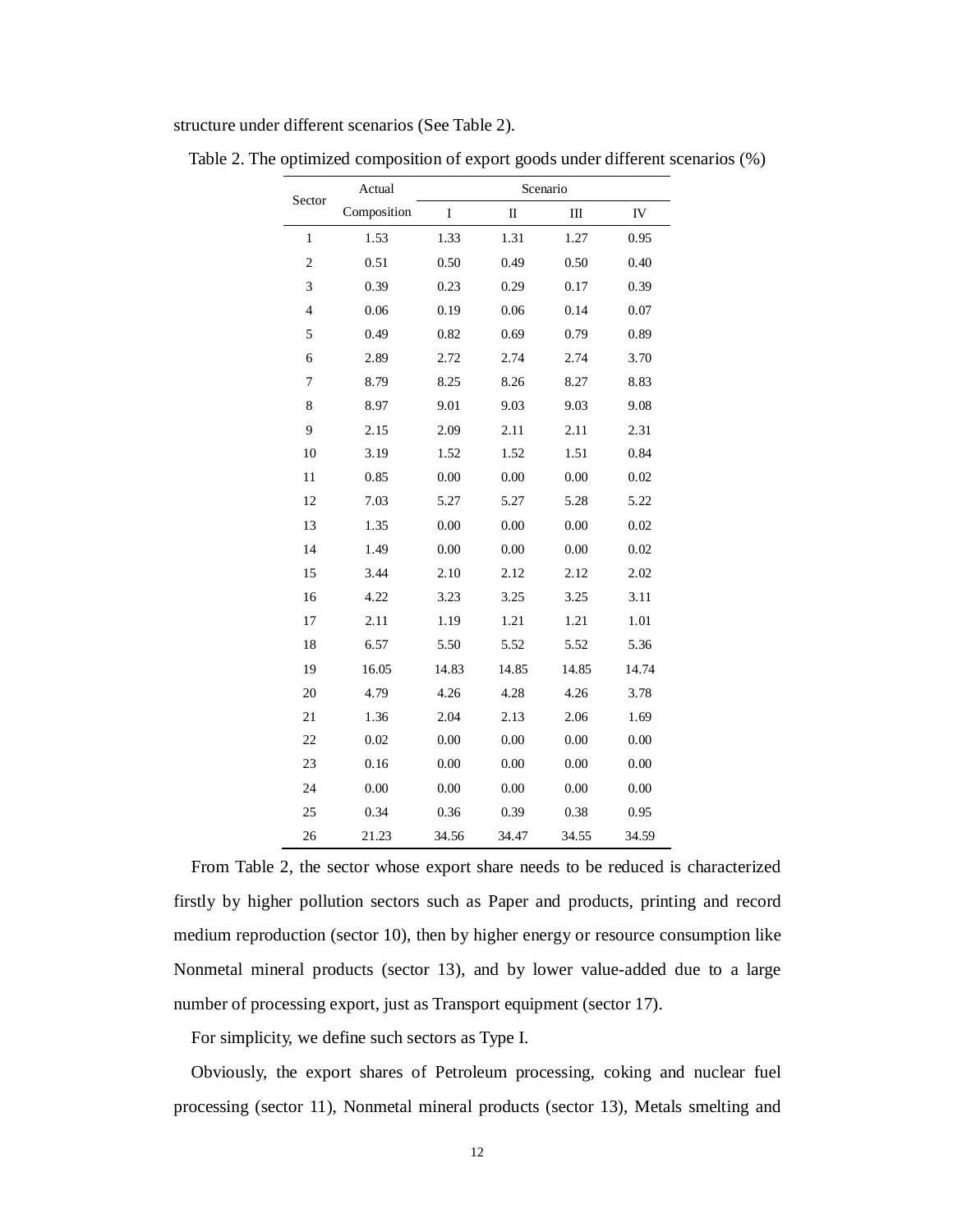pressing (sector 14) all need to be reduced to 0% under the former three scenarios. Although the unavoidable reasons like data or model error make it somehow idealistic, the results show a clear trend that it is urgent to lessen the export proportions of these sectors since they make tremendous negative impact on domestic energy and environment.

In a word, the characteristics of Type I are not consistent with the optimized principles put forward earlier. So it is imperative to lower their export share.

Sectors whose export proportions need to be increased include Metal ore mining (sector 4), Non-ferrous mineral mining (sector 5), Wearing apparel, leather, furs, down and related products (sector 8), Other manufacturing products (sector 21), Construction (sector 25) and Services (sector 26).

And the sector of Services needs to increase mostly. Based on 2002 IO table, its actual export share is 21.23%, and after optimization it reaches about 34.50%. A well-known reason is that Services is not only of low energy consumption and pollution but also of high value-added and employment, thus its export makes positive comprehensive effects. So it is necessary to expand the export of Services<sup>3</sup>. Besides, considering the particularity of service trade in the IO table, it is also necessary to develop the export of sectors closely related to Services and with lower energy consumption and pollution, like Wearing apparel, leather, furs, down and related products and Other manufacturing products. We call these sectors as Type II.

Type III refers to sectors with inconsistent changing trends under different scenarios, including Manufacture of food products and tobacco processing (sector 6), Textile goods (sector 7) and Sawmills and furniture (sector 9).

These three sectors have a common feature, that is, their export shares all need to be reduced under the first three scenarios and to be increased under the fourth one. This is because that the main characteristics of these sectors are labor-intensive. Taking Textile goods for example, by 2008, it has absorbed 20 million labors and is

1

<sup>&</sup>lt;sup>3</sup> "The export of Services" in IO table is different from the commonly said service trade. The former consists of the value-added of transportation sectors and commerical industries that goods trade arouses in the transformation from off shore price to producer price.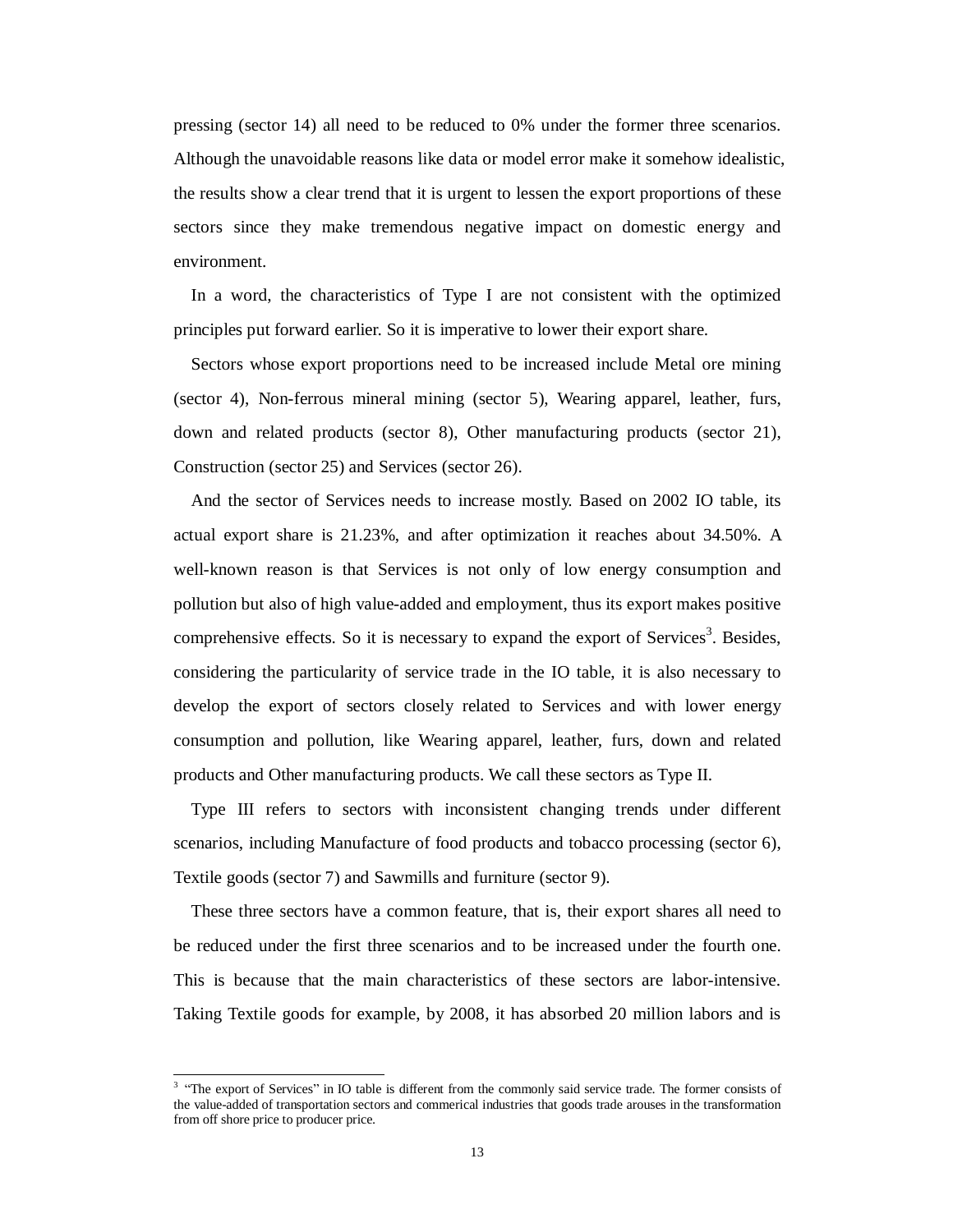the most labor-absorbing sector in manufacturing sectors<sup>4</sup>.

Type III is of great importance to employment but in the mean time it is with high energy consumption and pollution. Importantly, these sectors are of long industry chain, which can lead to huge harm to energy and environment.

Overall, the export share of Type I should be reduced and that of Type II be raised under the current technical conditions. From the dynamic point of view, it is important to update the industry structure by improving the energy efficiency and reducing the pollution emission of sectors that are with positive economic and employment effects. As for those sectors with lower energy consumption and pollution, it is important to strengthen self-innovation to increase the technology content.

# *4.2. Results of differentiating trade patterns*

When differentiating processing and non-processing export, the optimized export compositions of every sector in the two trade patterns are also different (see Table 3).

|                |                |         |          |                   | Processing Export |           |                |          |      |              | Non-processing Export |           |        |
|----------------|----------------|---------|----------|-------------------|-------------------|-----------|----------------|----------|------|--------------|-----------------------|-----------|--------|
|                | Type Sector    |         | Scenario |                   |                   | Optimized | Actual -       | Scenario |      |              |                       | Optimized |        |
|                |                | Actual- | I        | $\mathbf{I}$      | Ш                 | IV        |                |          | I    | $\mathbf{I}$ | Ш                     | IV        |        |
|                | 10             | 2.29    | 1.48     | 1.49              | 1.48              | 0.84      | $\blacksquare$ | 0.90     | 0.04 | 0.04         | 0.03                  | 0.00      |        |
|                | 11             | 0.20    | 0.00     | 0.00              | 0.00              | 0.00      | $\blacksquare$ | 0.65     | 0.00 | 0.00         | 0.00                  | 0.02      |        |
|                | 12             | 2.82    | 1.97     | 1.98              | 1.98              | 1.99      |                | 4.21     | 3.30 | 3.29         | 3.30                  | 3.24      |        |
|                | 13             | 0.24    | 0.00     | 0.00              | 0.00              | 0.00      |                | 1.11     | 0.00 | 0.00         | 0.00                  | 0.02      |        |
|                | 14             | 0.57    | 0.00     | 0.00              | 0.00              | 0.02      |                | 0.92     | 0.00 | 0.00         | 0.00                  | 0.00      |        |
|                | 15             | 1.59    | 0.88     | 0.89              | 0.89              | 1.04      |                | 1.86     | 1.22 | 1.22         | 1.23                  | 0.98      |        |
| $\overline{A}$ | 16             | 1.61    | 1.01     | 1.03              | 1.02              | 1.06      |                | 2.61     | 2.21 | 2.22         | 2.22                  | 2.04      |        |
|                | 17             | 1.05    | 0.41     | 0.42              | 0.42              | 0.46      | $\blacksquare$ | 1.06     | 0.78 | 0.79         | 0.79                  | 0.55      |        |
|                | 18             | 4.35    | 3.65     | 3.66              | 3.66              | 3.77      |                | 2.22     | 1.85 | 1.86         | 1.86                  | 1.59      |        |
|                | 19             | 13.77   |          | 12.89 12.90 12.90 |                   | 13.10     |                | 2.28     | 1.94 | 1.95         | 1.95                  | 1.65      |        |
|                | 20             | 4.37    | 4.25     | 4.26              | 4.26              | 3.67      | $\blacksquare$ | 0.43     | 0.02 | 0.02         | 0.00                  | 0.11      |        |
|                | 22             | 0.02    | 0.00     | 0.00              | 0.00              | 0.00      | $\blacksquare$ | 0.00     | 0.00 | 0.00         | 0.00                  | 0.00      |        |
|                | 23             | 0.00    | 0.00     | 0.00              | 0.00              | 0.00      |                | 0.15     | 0.00 | 0.00         | 0.00                  | 0.00      |        |
| B              | $\overline{c}$ | 0.00    | 0.22     | 0.23              | 0.22              | 0.21      | ÷              | 0.51     | 0.27 | 0.26         | 0.28                  | 0.19      |        |
|                | 3              | 0.00    | 0.13     | 0.21              | 0.07              | 0.29      | ٠              | 0.39     | 0.10 | 0.08         | 0.10                  | 0.10      |        |
|                | $\overline{4}$ | 0.00    | 0.16     | 0.04              | 0.13              | 0.05      | $+$            | 0.06     | 0.03 | 0.03         | 0.01                  | 0.02      |        |
|                | 6              | 0.76    | 0.38     | 0.39              | 0.39              | 0.44      | $\blacksquare$ | 2.13     | 2.35 | 2.35         | 2.36                  | 3.26      | $^{+}$ |

Table 3. The optimized results under different trade patterns (%)

4 Source: [http://bt.xinhuanet.com/2009-01/22/content\\_15525693.htm](http://bt.xinhuanet.com/2009-01/22/content_15525693.htm)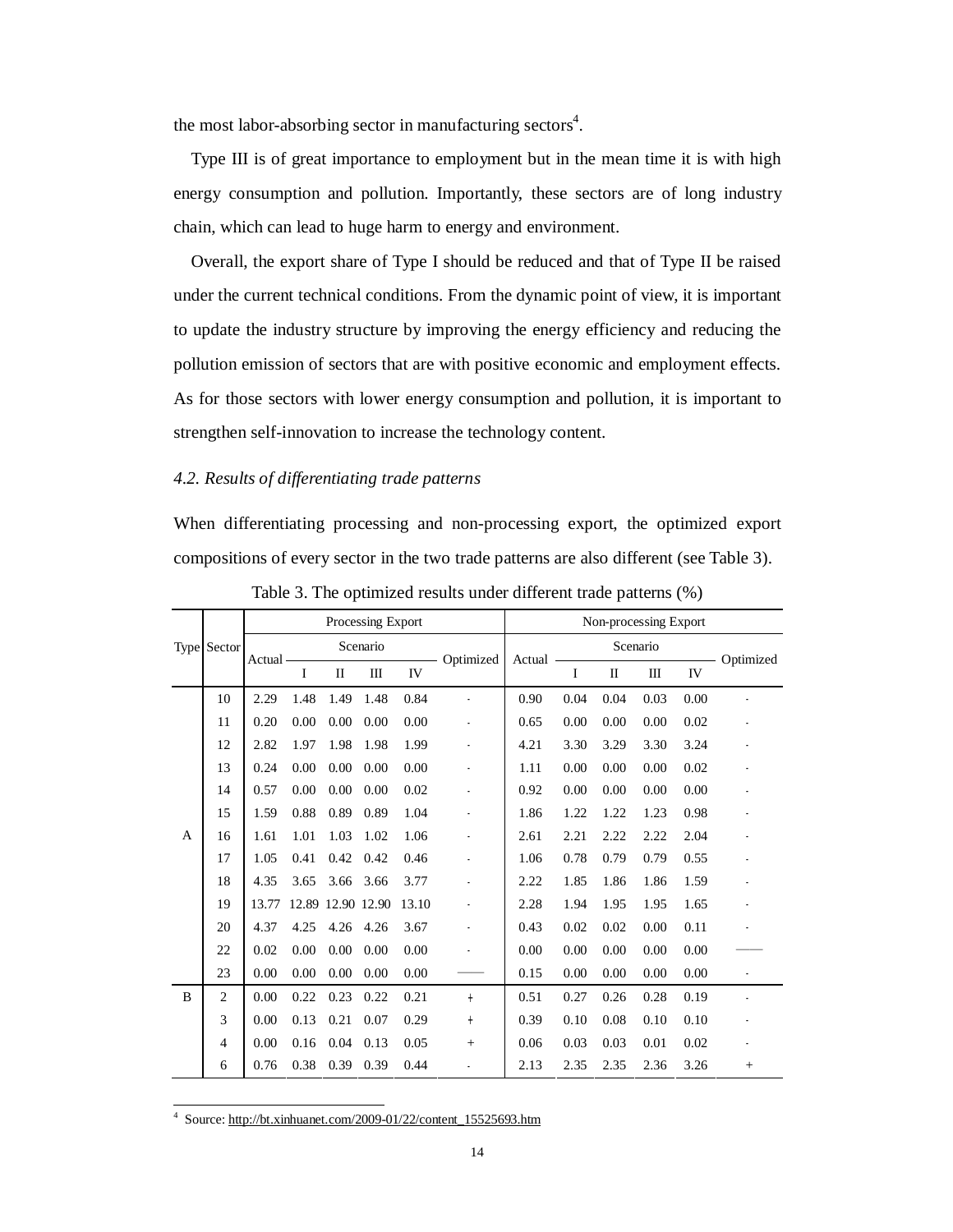|   |     |      |                             |                | 2.54 1.90 1.91 1.91 2.17           |      |            | 6.25  |      |               | 6.35 6.35 6.35 6.66           |           | $^{+}$ |
|---|-----|------|-----------------------------|----------------|------------------------------------|------|------------|-------|------|---------------|-------------------------------|-----------|--------|
|   | 8   |      | 4.16 3.72 3.73 3.73         |                |                                    | 3.89 |            | 4.81  |      | 5.29 5.30     |                               | 5.30 5.19 | $^{+}$ |
|   | 9   |      |                             |                | 0.89 0.52 0.53 0.53 0.58           |      |            | 1.26  |      | 1.57 1.58     | - 1.58                        | 1.73      |        |
|   | 21  |      |                             |                | $0.75$ $0.17$ $0.18$ $0.18$        | 0.39 |            | 0.62  |      | 1.87 1.95     | 1.88 1.30                     |           | $^{+}$ |
| C | 25  | 0.00 |                             | 0.00 0.00 0.00 |                                    | 0.00 |            | 0.34  |      | $0.36$ $0.39$ | 0.38                          | 0.95      | $^{+}$ |
|   | 26  |      |                             |                | 5.94 11.11 11.08 11.11 11.10       |      | $+$        |       |      |               | 15.29 23.45 23.39 23.44 23.49 |           | $+$    |
| D |     |      | $0.04$ $0.09$ $0.08$ $0.02$ |                |                                    | 0.12 | $\tilde{}$ | 1.49  | 1.23 | 1.23          | 1.26                          | 0.83      |        |
|   | 5   |      |                             |                | $0.15$ $0.21$ $0.05$ $0.16$ $0.18$ |      | $\tilde{}$ | 0.34  |      | $0.61$ $0.63$ | 0.62                          | 0.71      | $^{+}$ |
|   | Sum |      |                             |                | 48.13 45.15 45.07 45.05 45.39      |      |            | 51.87 |      |               | 54.85 54.93 54.95 54.61       |           | $^{+}$ |

*Note:* In Table 3, the minus "-"means a decline of the export share after optimizing, the plus "+" an increase, "-—" keeping to be zero, and "~"uncertain trend.

From Table 3, according to the changing trend the sectors can be generalized to four categories: Type A, Type B, Type C and Type D.

Export proportion of Type A should be reduced in both trade patterns after optimization, including Paper and products, printing and record medium reproduction (sector 10), Petroleum processing, coking and nuclear fuel processing (sector 11), Chemicals (sector 12), Nonmetal mineral products (sector 13), Metals smelting and pressing (sector 14), Metal products (sector 15), Common and special equipment (sector 16), Transport equipment (sector 17), Electric equipment and machinery (sector 18), Telecommunication equipment, computer and other electronic equipment (sector 19), Instruments, meters, cultural and office machinery (sector 20), Electricity and heating power production and supply (sector 22), Gas production and supply (sector 23).

Moreover, the processing export shares of sector 11, 13, 22 and the non-processing export shares of sector 14, 23 are all reduced to 0% after optimization.

The major characteristic of Type B is that the export proportions of these sectors show opposite changing trends in two patterns. Sectors whose processing export share needs to be reduced while that of the non-processing export should be increased include Manufacture of food products and tobacco processing (sector 6), Textile goods (sector 7), Wearing apparel, leather, furs, down and related products (sector 8), Sawmills and furniture (sector 9) and Other manufacturing products (sector 21). Different from the above, sectors including Coal mining, washing and processing (sector 2), Crude petroleum and natural gas products (sector 3) and Metal ore mining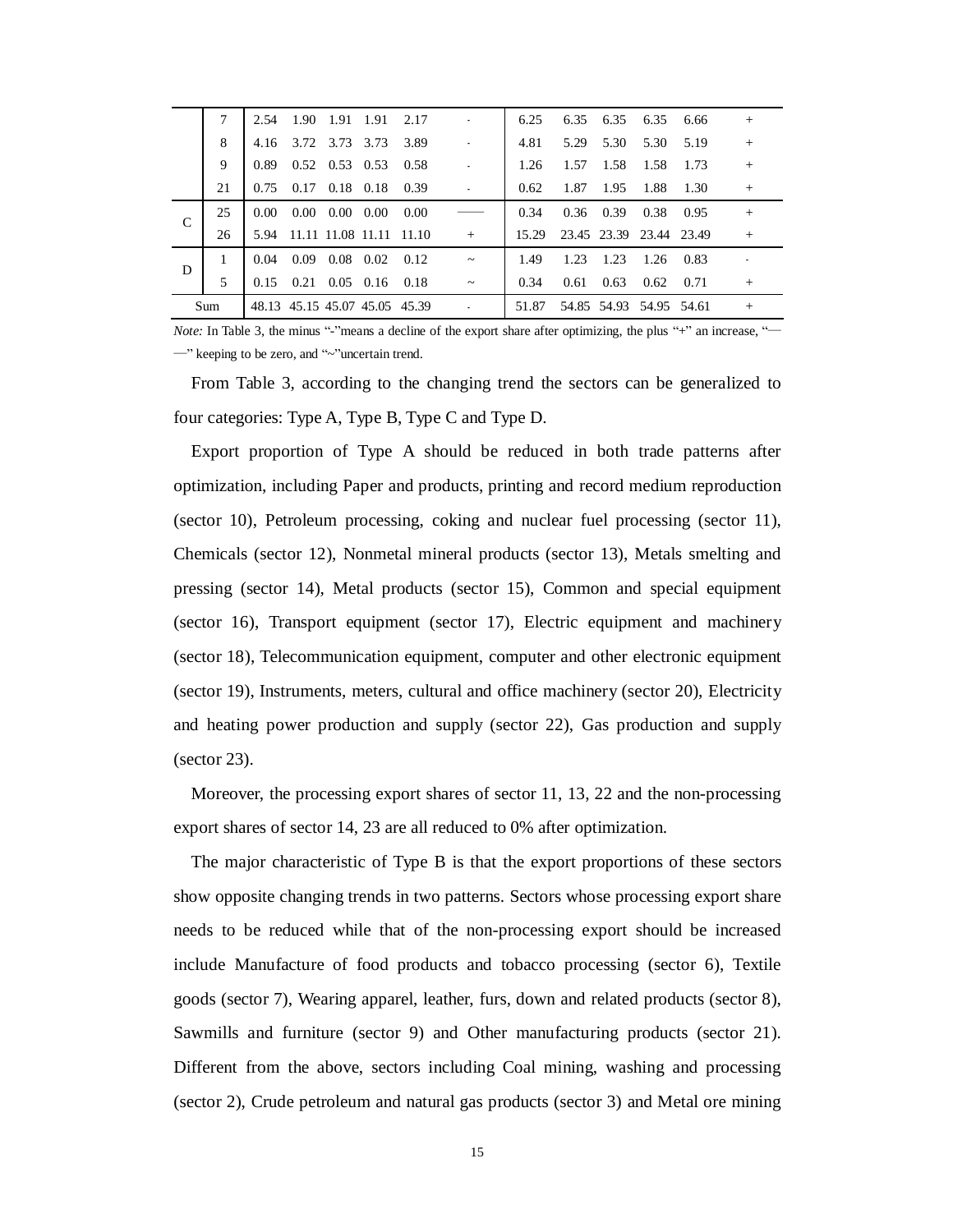(sector 4) need to increase their processing export share while reduce the non-processing export share.

Type C refers to sectors whose export share should be raised in at least one trade pattern, including Construction (sector 25) and Services (sector 26).

Sectors in Type D show an uncertain changing trend at least in one pattern, like Agriculture (sector 1) and Non-ferrous mineral mining (sector 5).

For Type A, it is obvious that these sectors are either resource-intensive or of high pollution or of low domestic value-added. By optimization, their export proportion are reduced, some even to 0%, which is in accordance with the optimization principles. At the same time, some sectors with higher value-added, such as Common and special equipment, Transport equipment and Electric equipment and machinery, should improve the technical level and energy efficiency.

As to Type B, the reason that different optimization results are obtained under different trade patterns is that the production structure of these sectors in two patterns are not the same. Taking Crude petroleum and natural gas products for example, the total value-added of non-processing export and production for other FIEs is 1.5 times as much as that of processing trade, but its total energy consumption per unit of GDP, the total  $SO_2$  emission per unit of GDP and the total COD emission per unit of GDP are 3.1 times, 10.2 times and 2.4 times as much as that of the processing export, respectively. From this we can see that the positive comprehensive effects of processing export of this sector is better than that of the non-processing export, so that its processing export share should be raised.

For Services, its energy consumption and pollution emission level in both patterns are lower than that of the average, while its employment and value-added coefficients are equal to or higher than that of the average. Therefore it is comprehensively beneficial to increase its export share in both patterns.

In total, the share of processing export should be cut down by 3%, while that of the non-processing export should be accordingly increased by 3% after optimization, since it has better effects than processing export in general.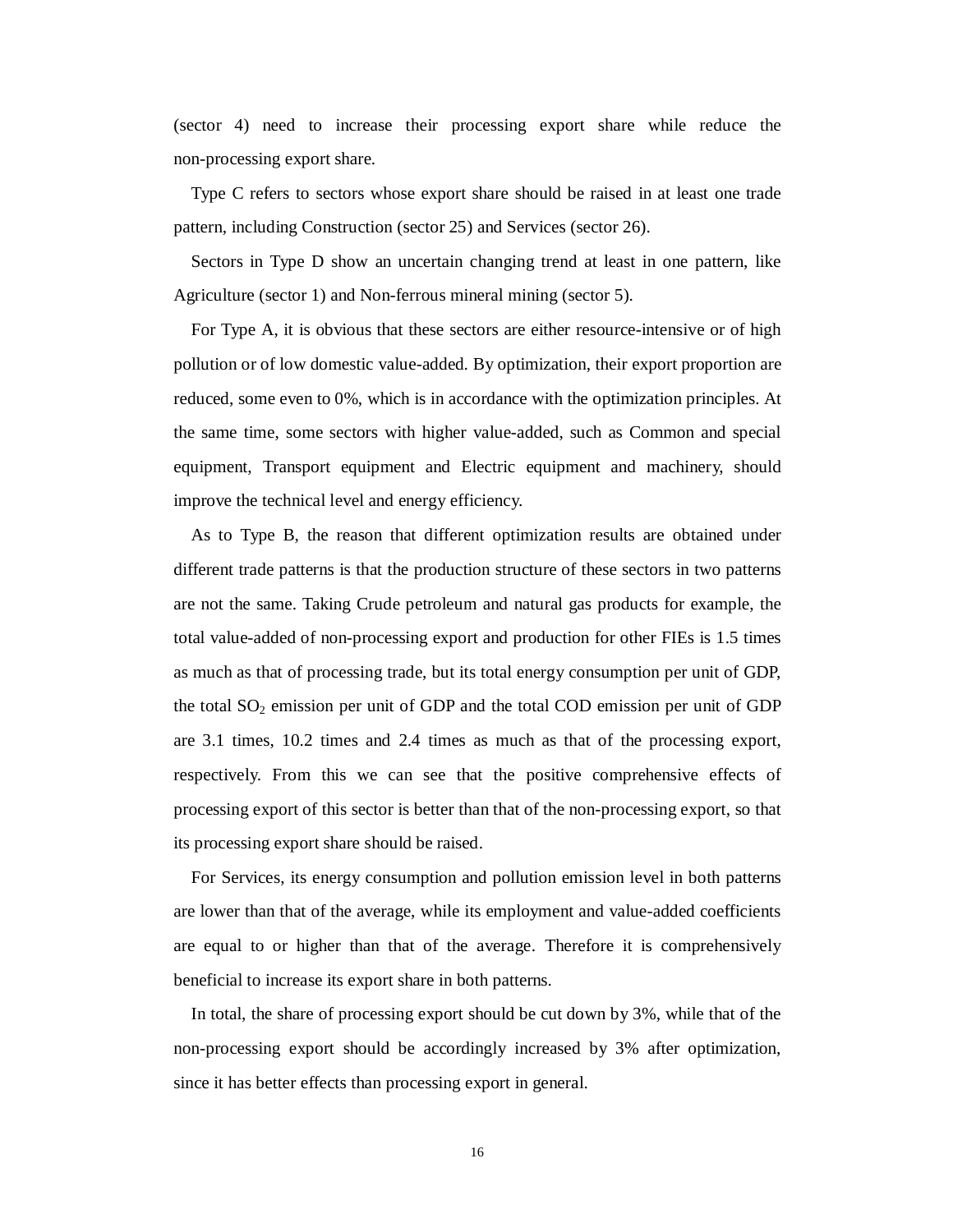#### **5. Conclusion**

This paper has established a multi-objective input-output model for optimizing the composition of export goods in China. Based on the results, several policy implications could be proposed.

First, implement the export tariff rebate policy appropriately and timely to control the export of high energy consumption and heavy pollution.

Second, improve the pricing mechanism of export products. The price of export products should reflect the cost of various elements consumed, in particular the cost of the resources and the environment.

Third, promote the processing trade upgrading. A problem of the processing export is that at present it is limited to simple processing and assembly which is of quite low domestic value-added. But based on our analysis, the processing export is better than the non-processing export in energy efficiency and pollution emission. So enterprises committing the processing trade should be supported to innovate to enhance their contribution to GDP.

Fourth, develop service trade. On one hand, since the sector of Services is a sector with multiple benefits, its direct export should be encouraged. On the other hand, the trade of sectors that are in close relation to Services (transport and commerce services especially) should also expand since they have indirect contributions.

To sum up, it is favorable and necessary to optimize the composition of export goods by setting appropriate principles. This is a useful attempt to promote the sustainable development of trade.

#### **References**

- Cui, W., Wang, L. and Wang, H. (2003) Prediction of the composition of export commodity in China, *System Engineering*, 21, pp.56-60 (in Chinese).
- Dietzenbacher, E., Pei, J. and Yang, C. (2009) The environmental pains and economic gains of outsourcing to China. *17th International Input-Output Conference*, Sao Paulo.
- Jiang, T., Yuan, J., He, L. and Xu, Y. (2002) Model system of population-resources-environmental-economic, *Systems Engineering Theory and*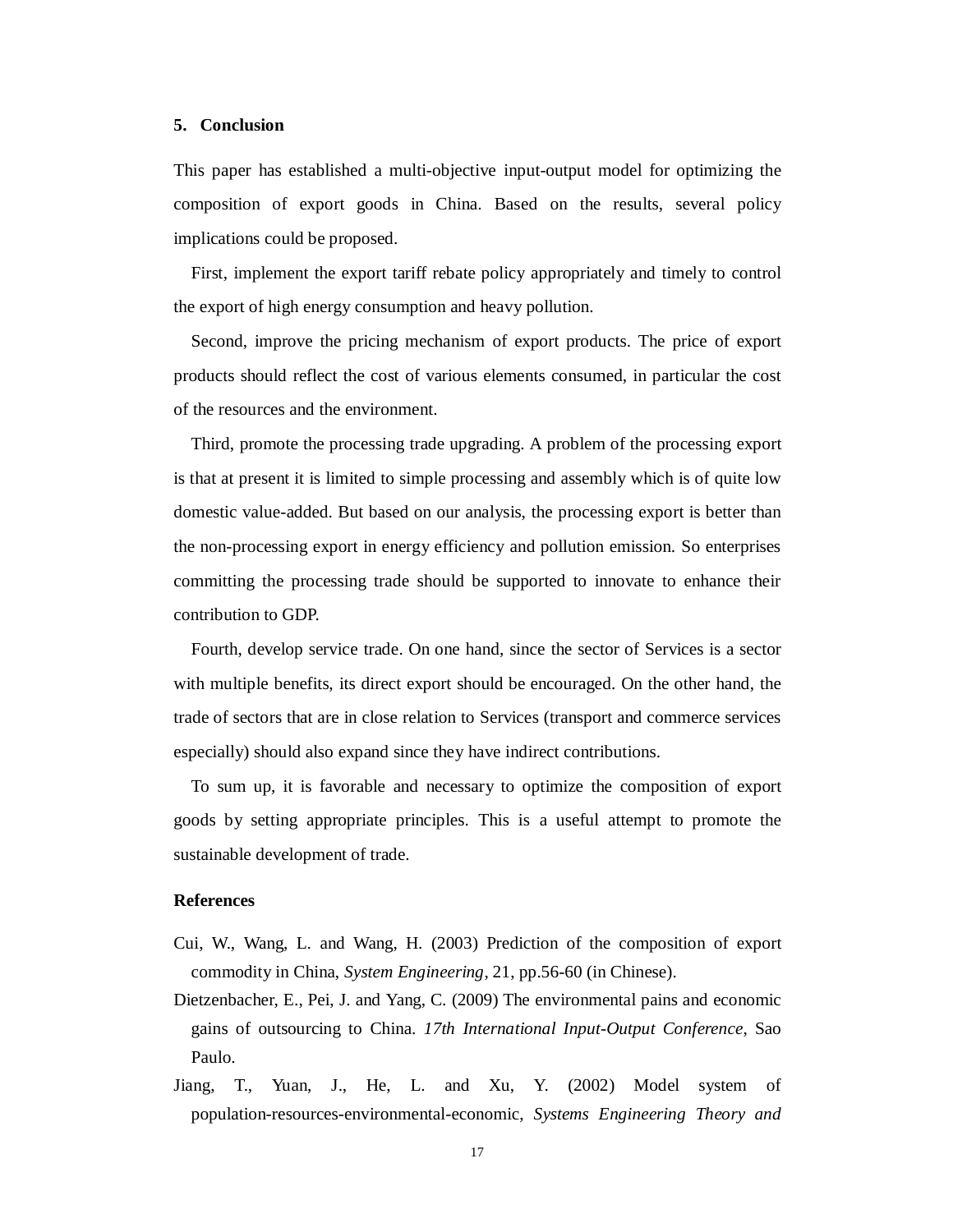*Practice,* 12, pp.67-72 (in Chinese).

- Lau, L., Chen, X., Cheng, L. et al. (2006) The estimation of domestic value-added and employment generated by U.S.-China trade, Working Paper, Institute of Economics, *Chinese University of Hong Kong*, 2.
- Wang, H. and Chen, X. (2009) The extended energy-input-occupancy-output model of the non-competitive imports type, *Journal of Systems and Mathematical Sciences*, 29 (11), pp.1447-1456 (in Chinese).
- Wu, Y., Shen, X. and Hu, T. (2008) The new trend of green trade policy under the worldwide financial crisis: take the restrictions of "high-pollution, high energy-consuming and resource-dependent" products for example, *Environmental Economy*, 11, pp.32-34 (in Chinese).
- Xiang, J. and Liu, X. (2009) Impact on national economy of water production and supply sectors during 1987-2005, *Journal of Economics of Water Resources*, 27 (1), pp.14-18 (in Chinese).
- Zhang, H. (2001) A Long-term Macroeconomic Predicting Model, Method and Application, *Dalian University of Technology* (in Chinese).
- Zhang, W. and Pan, W. (2003) A Input-Output Optimization Model to Reflect the Effects of Tariff Adjustment, *Quantitative & Technical Economics Research*, 7, pp.93-95 (in Chinese).

#### **Appendix**

Table 1. China's non-competitive input-output table capturing processing trade

|       |                                        |                                                                     |                                  |                                       | Intermediate Use            |                                                                   | Final Use             |                  |                                         |
|-------|----------------------------------------|---------------------------------------------------------------------|----------------------------------|---------------------------------------|-----------------------------|-------------------------------------------------------------------|-----------------------|------------------|-----------------------------------------|
| Input |                                        |                                                                     | Output                           | Production for<br>Domestic Use<br>(D) | Processing<br>Export<br>(P) | Non-processin<br>g Export and<br>production for<br>other FIEs (N) | Domestic<br>Final Use | Export           | Gross<br>Output<br><b>or</b><br>Imports |
|       |                                        |                                                                     |                                  | 1n                                    | 1n                          | 1n                                                                |                       |                  |                                         |
| Input |                                        | Production for<br>Domestic Use<br>(D)                               | $\mathbf{1}$<br>ŧ<br>$\mathbf n$ | $X_{ij}^{DD}$                         | $X_{ii}^{DP}$               | $X_{ii}^{DN}$                                                     | $\bar{Y}_i^D$         | $\boldsymbol{0}$ | $X_i^D$                                 |
|       | Domestically<br>Intermediate<br>Inputs | Processing<br>Export(P)                                             | 1<br>÷<br>÷.<br>$\mathbf n$      | $\boldsymbol{0}$                      | $\theta$                    | $\overline{0}$                                                    | $\overline{0}$        | $E_i^P$          | $X_i^P$                                 |
|       |                                        | Non-processing<br>Export<br>and<br>production for<br>other FIEs (N) | 1<br>ł<br>n                      | $X_{ij}^{ND}$                         | $X_{ii}^{NP}$               | $X_{ij}^{N\!N}$                                                   | $\bar{Y}_{i}^{N}$     | $E_i^N$          | $X_i^N$                                 |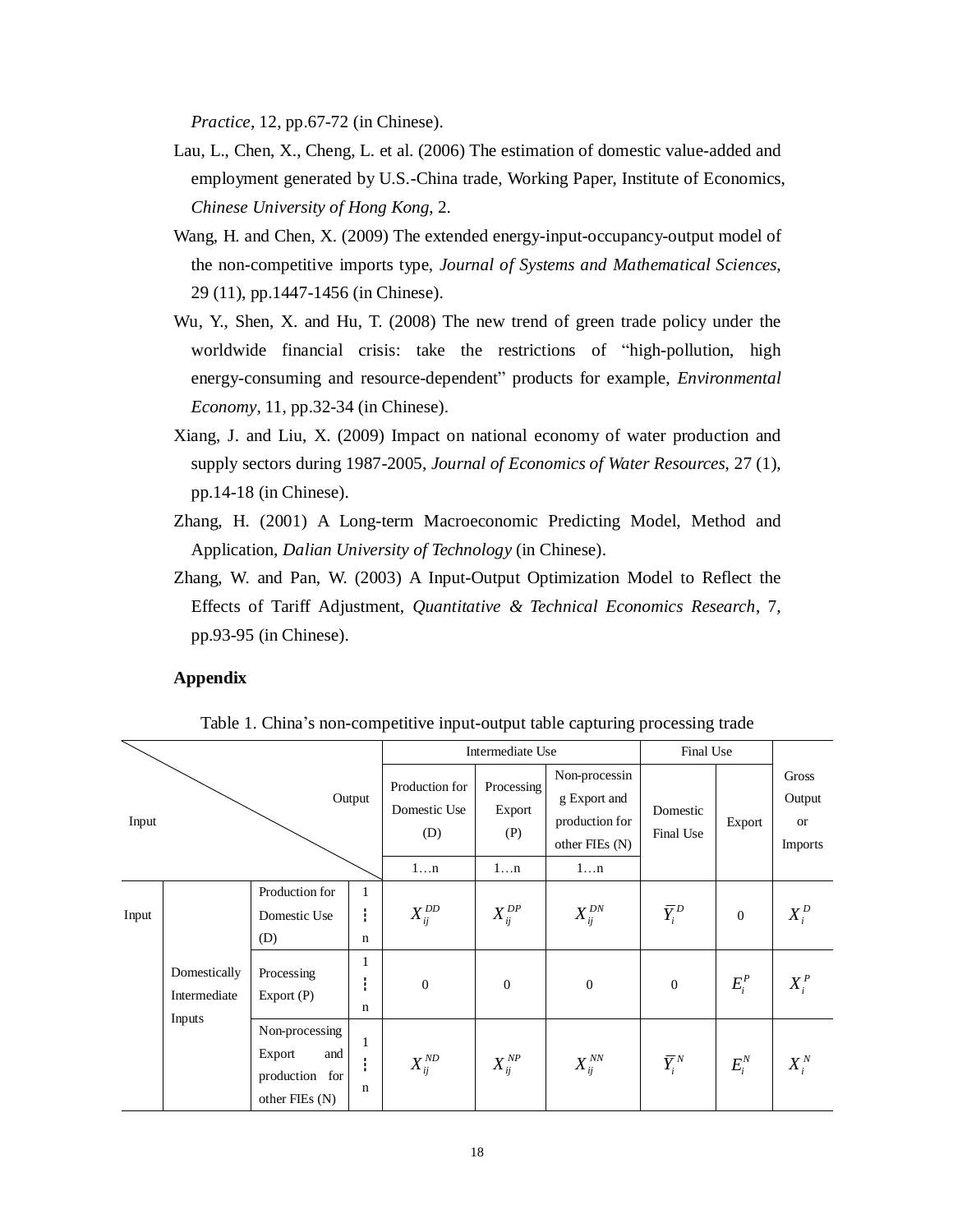|            | -1<br>Intermediate<br>Inputs<br>from<br>٠<br>٠<br>Imports<br>$\mathbf n$ | $X_{\scriptscriptstyle ij}^{\scriptscriptstyle MD}$ | $X_{\scriptscriptstyle ij}^{\scriptscriptstyle MP}$ | $X_{\scriptscriptstyle ij}^{\scriptscriptstyle MN}$ | $\overline{Y}_{i}^{M}$ | $\boldsymbol{0}$ | $M_{i}$ |
|------------|--------------------------------------------------------------------------|-----------------------------------------------------|-----------------------------------------------------|-----------------------------------------------------|------------------------|------------------|---------|
|            | Value-added                                                              | $V_i^D$                                             | $V_i^P$                                             | $V_i^N$                                             |                        |                  |         |
|            | Gross Input                                                              | $X_i^D$                                             | $X_i^P$                                             | $X_i^N$                                             |                        |                  |         |
| Occ        | Employees                                                                | $L_j^D$                                             | $L_i^P$                                             | $L_j^N$                                             |                        |                  |         |
| upan<br>cy | Resources                                                                | $R_i^D$                                             | $R_i^P$                                             | $R_i^N$                                             |                        |                  |         |

*Notes:* The superscript DD stands for domestic products used by domestic use, DP domestic products used by processing exports, DN domestic products used by non-processing exports and production for other FIEs, and so forth.  $X_{ij}^{DD}$ ,  $X_{ij}^{DP}$  and  $X_{ij}^{DN}$  denote the intermediate input from the domestic products of sector *i* to D, P and N of sector *j* respectively;  $X_{ij}^{ND}$ ,  $X_{ij}^{NP}$  and  $X_{ij}^{NN}$  indicate the deliveries of the non-processing export and production for other FIEs of sector *i* to D, P and N of sector *j* respectively;  $\overline{Y}_i^D$ ,  $\overline{Y}_i^P$  and  $\overline{Y}_i^N$ denote the final domestic use of D, P and N of sector *i* respectively;  $E_i^P$  and  $E_i^N$  are the volume of processing export and non-processing export of sector *i* respectively;  $X_i^D$ ,  $X_i^P$  and  $X_i^N$  are the output of D, P and N of sector *i* respectively;  $V_j^D$ ,  $V_j^P$  and  $V_j^N$  are the value-added of D, P and N of sector *j* respectively;  $L_j^D$ ,  $L_j^P$  and  $L_j^N$  are the labour occupancy of D, P and N of sector *j* respectively;  $R_j^D$ ,  $R_j^P$  and  $R_j^N$  are the resource occupancy of D, P and N of sector *j* respectively.

*Source:* Lau, L., Chen, X., Cheng, L. et al. (2006) The Estimation of Domestic Value-Added and Employment Generated by U.S.-China Trade, Working Paper, Institute of Economics, Chinese University of Hong Kong, 2.

Table 2. Comparison table of classification between 26-sector and 42-sector

| of 2002 IO table in China |  |  |
|---------------------------|--|--|
|---------------------------|--|--|

| 26-sector |                                          |      | 42-sector                                |  |  |  |
|-----------|------------------------------------------|------|------------------------------------------|--|--|--|
| Code      | Sector                                   | Code | Sector                                   |  |  |  |
| 01        | Agriculture                              | 01   | Agriculture                              |  |  |  |
| 02        | Coal mining, washing and processing      | 02   | Coal mining, washing and processing      |  |  |  |
| 03        | Crude petroleum and natural gas products | 03   | Crude petroleum and natural gas products |  |  |  |
| 04        | Metal ore mining                         | 04   | Metal ore mining                         |  |  |  |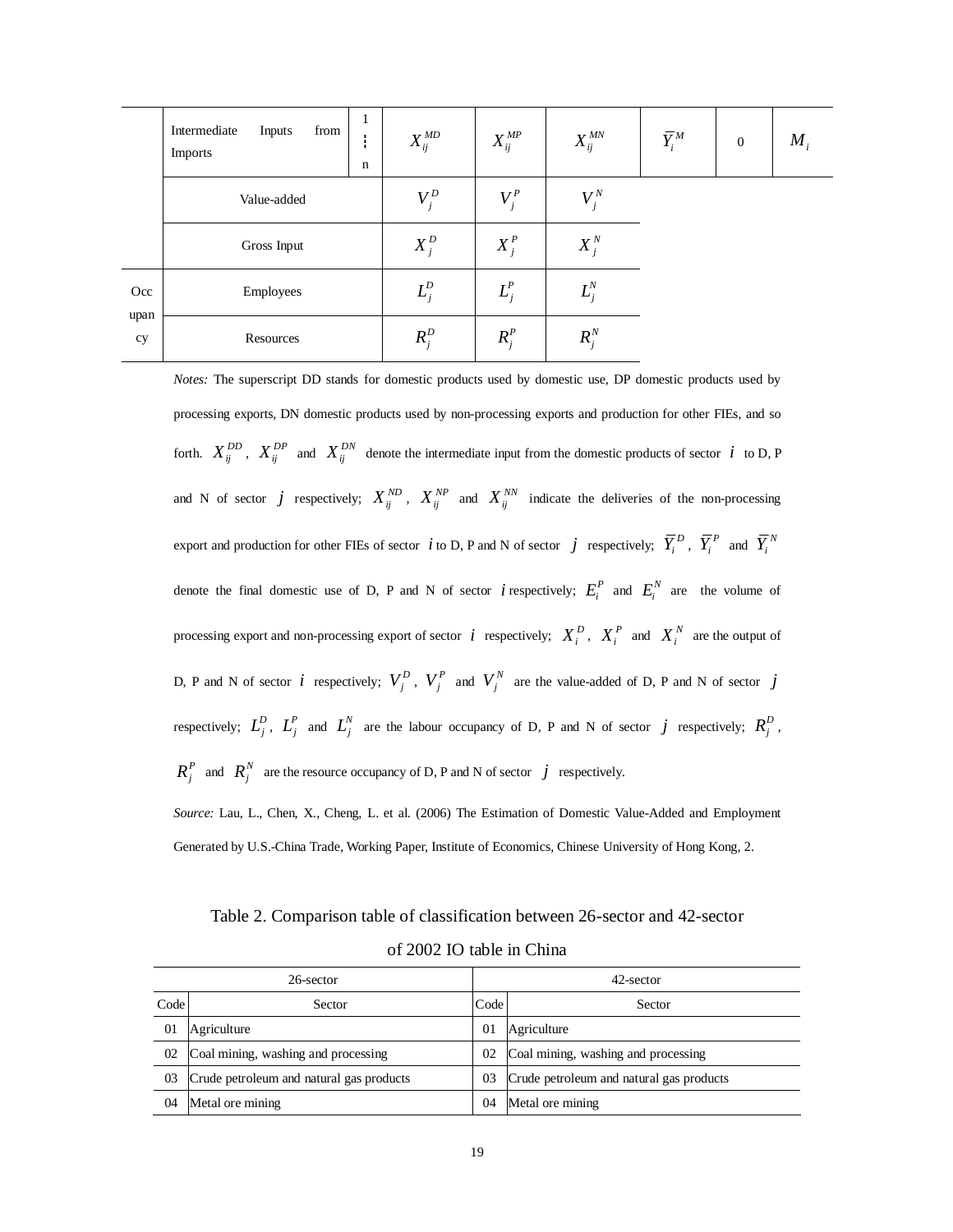| 05 | Non-ferrous mineral mining                          | 05 | Non-ferrous mineral mining                          |
|----|-----------------------------------------------------|----|-----------------------------------------------------|
|    | Manufacture of food products<br>tobacco<br>and      |    |                                                     |
| 06 | processing                                          | 06 | Manufacture of food products and tobacco processing |
| 07 | Textile goods                                       | 07 | Textile goods                                       |
|    | Wearing apparel, leather, furs, down and related    |    | Wearing apparel, leather, furs, down and related    |
| 08 | products                                            | 08 | products                                            |
| 09 | Sawmills and furniture                              | 09 | Sawmills and furniture                              |
|    | Paper and products, printing and record medium      |    | Paper and products, printing and record medium      |
| 10 | reproduction                                        | 10 | reproduction                                        |
|    | Petroleum processing, coking and nuclear fuel       |    | Petroleum processing, coking and nuclear fuel       |
| 11 | processing                                          | 11 | processing                                          |
| 12 | Chemicals                                           | 12 | Chemicals                                           |
| 13 | Nonmetal mineral products                           | 13 | Nonmetal mineral products                           |
| 14 | Metals smelting and pressing                        | 14 | Metals smelting and pressing                        |
| 15 | Metal products                                      | 15 | Metal products                                      |
| 16 | Common and special equipment                        | 16 | Common and special equipment                        |
| 17 | Transport equipment                                 | 17 | Transport equipment                                 |
| 18 | Electric equipment and machinery                    | 18 | Electric equipment and machinery                    |
|    | Telecommunication equipment, computer and other     |    | Telecommunication equipment, computer and other     |
| 19 | electronic equipment                                | 19 | electronic equipment                                |
| 20 | Instruments, meters, cultural and office machinery  | 20 | Instruments, meters, cultural and office machinery  |
| 21 | Other manufacturing products                        | 21 | Other manufacturing products                        |
|    |                                                     | 22 | Scrap and waste                                     |
| 22 | Electricity and heating power production and supply | 23 | Electricity and heating power production and supply |
| 23 | Gas production and supply                           | 24 | Gas production and supply                           |
| 24 | Water production and supply                         | 25 | Water production and supply                         |
| 25 | Construction                                        | 26 | Construction                                        |
| 26 | Services                                            | 27 | Transport and warehousing                           |
|    |                                                     | 28 | Post                                                |
|    |                                                     |    | Information communication, computer service and     |
|    |                                                     | 29 | software                                            |
|    |                                                     | 30 | Wholesale and retail trade                          |
|    |                                                     | 31 | Accommodation, eating and drinking places           |
|    |                                                     | 32 | Finance and insurance                               |
|    |                                                     | 33 | Real estate                                         |
|    |                                                     | 34 | Renting and commercial service                      |
|    |                                                     | 35 | Tourism                                             |
|    |                                                     | 36 | Scientific research                                 |
|    |                                                     | 37 | General technical services                          |
|    |                                                     | 38 | Other social services                               |
|    |                                                     | 39 | Education                                           |